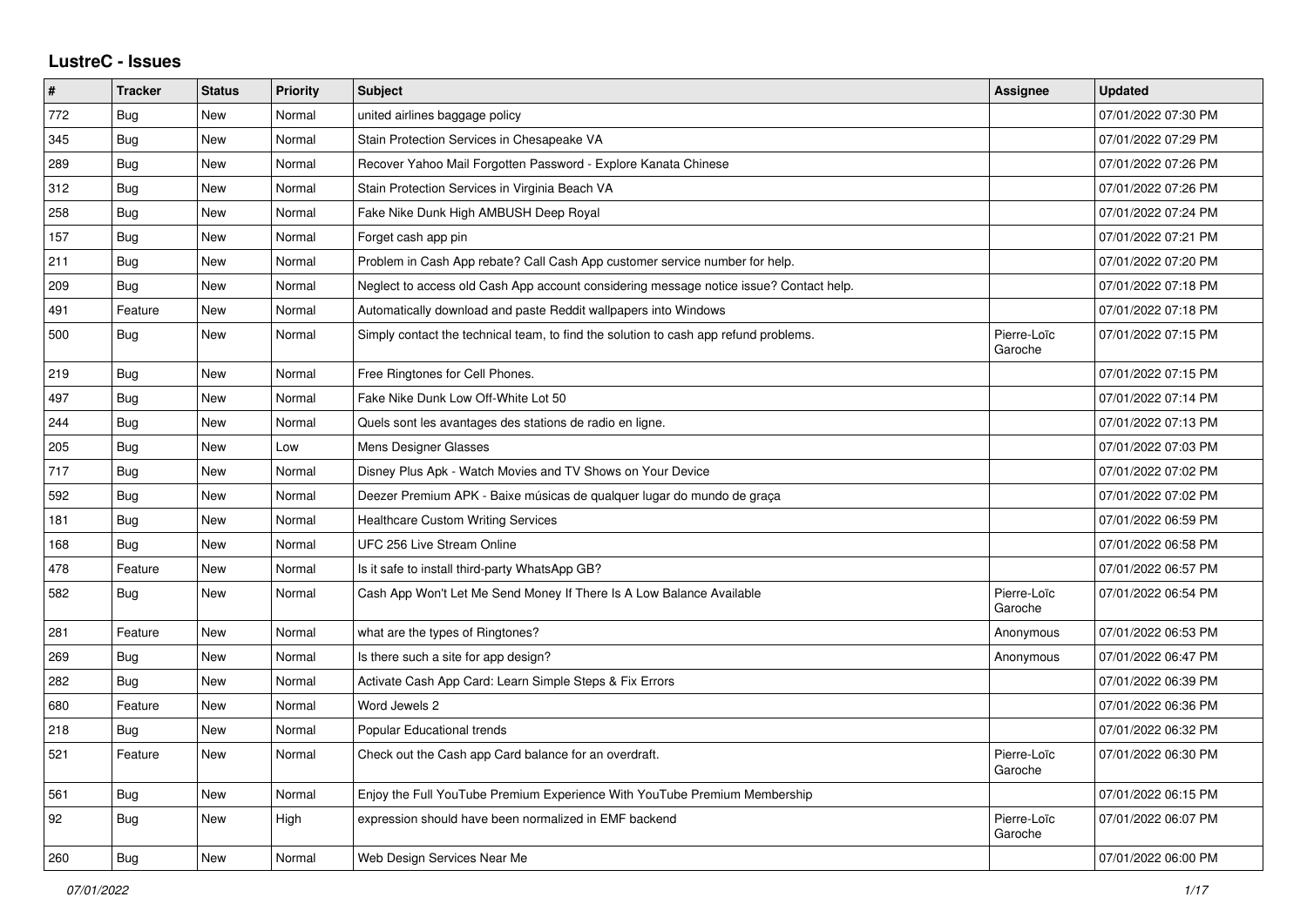| $\vert$ # | <b>Tracker</b> | <b>Status</b> | <b>Priority</b> | <b>Subject</b>                                                                | Assignee               | <b>Updated</b>      |
|-----------|----------------|---------------|-----------------|-------------------------------------------------------------------------------|------------------------|---------------------|
| 183       | <b>Bug</b>     | New           | Normal          | Nursing Assignment Help Online                                                |                        | 07/01/2022 05:58 PM |
| 507       | Bug            | New           | Normal          | central.bitdefender.com                                                       |                        | 07/01/2022 05:56 PM |
| 601       | Bug            | New           | Normal          | Best Essay Writing Service UK                                                 | Pierre-Loïc<br>Garoche | 07/01/2022 05:56 PM |
| 155       | Bug            | New           | Normal          | Cant access my cash app account                                               | Pierre-Loïc<br>Garoche | 07/01/2022 05:54 PM |
| 336       | Bug            | New           | Normal          | Tile & Grout Cleaning Services in Norfolk VA                                  |                        | 07/01/2022 05:50 PM |
| 599       | Bug            | New           | Normal          | Do you know how to delete cash app account from your computer?                |                        | 07/01/2022 05:49 PM |
| 783       | <b>Bug</b>     | New           | Normal          | How Do I Determine The Reasons And Solutions To Fix Cash App Transfer Failed? |                        | 07/01/2022 05:42 PM |
| 482       | Bug            | New           | Normal          | <b>Text Window</b>                                                            |                        | 07/01/2022 05:42 PM |
| 141       | Feature        | New           | Normal          | Something about jerry curly                                                   |                        | 07/01/2022 05:30 PM |
| 514       | Bug            | New           | Normal          | Trans-Caribbean                                                               |                        | 07/01/2022 05:30 PM |
| 248       | Bug            | New           | Normal          | Mobile ringtones and attractiveness ringtones                                 |                        | 07/01/2022 05:26 PM |
| 718       | Bug            | New           | High            | Solve Complex Accounting Assignments                                          | Hamza<br>Bourbouh      | 07/01/2022 05:23 PM |
| 197       | Bug            | New           | Normal          | SBL JABORANDI PLUS HAIR OIL - COMPLETE SCALP CARE (100ML)                     |                        | 07/01/2022 05:22 PM |
| 1137      | Bug            | <b>New</b>    | Normal          | Professional report                                                           |                        | 07/01/2022 05:19 PM |
| 278       | Bug            | New           | Normal          | Cash App Help & Solutions - Here You Will Get Better Assistance               |                        | 07/01/2022 05:19 PM |
| 559       | Bug            | New           | High            | What Are Permission For Applications like Facebook Sending MMS?               |                        | 07/01/2022 05:19 PM |
| 496       | Bug            | New           | Normal          | What is Live NetTV?                                                           |                        | 07/01/2022 05:17 PM |
| 557       | Feature        | New           | Normal          | <b>Business Law Assignment Help</b>                                           |                        | 07/01/2022 05:16 PM |
| 486       | <b>Bug</b>     | New           | Low             | HP Wireless Printer Setup                                                     | Anonymous              | 07/01/2022 05:13 PM |
| 492       | Bug            | New           | Normal          | HD Streamz MOD APK v3.5.5 (Keine Werbung)                                     |                        | 07/01/2022 05:12 PM |
| 820       | <b>Bug</b>     | New           | Normal          | Metal Slug Apk para Android                                                   |                        | 07/01/2022 05:10 PM |
| 541       | <b>Bug</b>     | New           | Normal          | How to fix the cash app payment failed errors?                                |                        | 07/01/2022 05:02 PM |
| 779       | Feature        | New           | Normal          | Latest Whatsapp groups for Teens                                              | Pierre-Loïc<br>Garoche | 07/01/2022 05:00 PM |
| 504       | Bug            | New           | Normal          | A beginner should always look for online Java assignment help!                |                        | 07/01/2022 04:59 PM |
| 285       | <b>Bug</b>     | New           | Normal          | Have you ever written an essay?                                               |                        | 07/01/2022 04:51 PM |
| 681       | Feature        | New           | High            | Online Class                                                                  |                        | 07/01/2022 04:41 PM |
| 774       | Bug            | New           | Normal          | Follow proper initiatives                                                     |                        | 07/01/2022 04:41 PM |
| 243       | Feature        | New           | Normal          | Reconstruir la pandilla de la mafia en Gangstar Vegas MOD APK                 |                        | 07/01/2022 04:40 PM |
| 512       | Bug            | New           | Normal          | The Importance Of Using Custom Writing Services                               |                        | 07/01/2022 04:39 PM |
| 621       | <b>Bug</b>     | New           | Normal          | Buy All Modafinil & Armodafinil Tablets @Buy Modafinil US                     |                        | 07/01/2022 04:39 PM |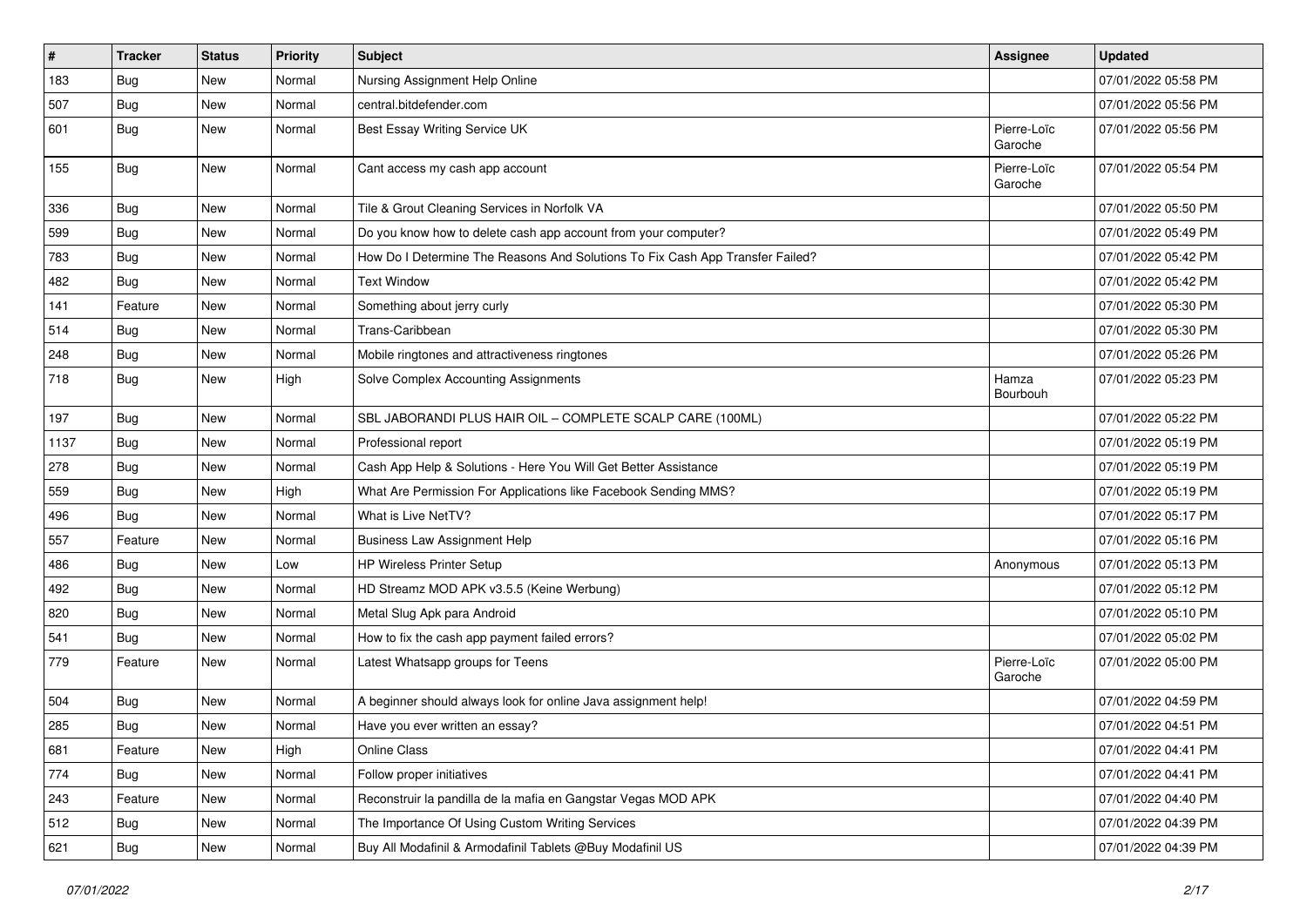| $\vert$ # | <b>Tracker</b> | <b>Status</b> | Priority | Subject                                                                                  | <b>Assignee</b>        | <b>Updated</b>      |
|-----------|----------------|---------------|----------|------------------------------------------------------------------------------------------|------------------------|---------------------|
| 502       | <b>Bug</b>     | New           | Normal   | Les instructions pour définir des sonneries pour iPhone sont simples et faciles à suivre |                        | 07/01/2022 04:39 PM |
| 275       | Bug            | New           | Normal   | Activate Cash App Card With Or Without QR - Step By Step Guide                           | Pierre-Loïc<br>Garoche | 07/01/2022 04:34 PM |
| 498       | Bug            | New           | Normal   | Téléchargeur SoundCloud : SoundCloud en Mp3                                              | Christophe<br>Garion   | 07/01/2022 04:29 PM |
| 531       | Bug            | New           | Normal   | Cheap Assignment Writing Service UK                                                      | Anonymous              | 07/01/2022 04:25 PM |
| 333       | Bug            | New           | Normal   | Mold Removal Services in Norfolk VA                                                      |                        | 07/01/2022 04:25 PM |
| 612       | Bug            | New           | Normal   | Luxury Slingshot Rental                                                                  |                        | 07/01/2022 04:23 PM |
| 267       | Bug            | New           | Normal   | How To Use Internet Radio Services To Listen To Your Favorite Songs                      |                        | 07/01/2022 04:12 PM |
| 494       | <b>Bug</b>     | New           | Normal   | <b>Buy Discussion Post</b>                                                               |                        | 07/01/2022 04:11 PM |
| 161       | Bug            | New           | Normal   | dfdrtyuio                                                                                |                        | 07/01/2022 04:08 PM |
| 234       | <b>Bug</b>     | New           | Normal   | My Personal Experience With the College Writing Services                                 |                        | 07/01/2022 04:05 PM |
| 586       | <b>Bug</b>     | New           | Normal   | Best Modifications For Your Mobile Phone                                                 |                        | 07/01/2022 04:02 PM |
| 190       | <b>Bug</b>     | New           | Normal   | All About Cash App Transfer Fail Problems                                                |                        | 07/01/2022 03:55 PM |
| 542       | Bug            | New           | Normal   | Web N Logo Design                                                                        |                        | 07/01/2022 03:48 PM |
| 119       | Bug            | New           | Normal   | klhjigyu                                                                                 |                        | 07/01/2022 03:41 PM |
| 554       | <b>Bug</b>     | New           | Normal   | XvideoStudio Video Editor APK Free Download on TechToDown                                |                        | 07/01/2022 03:38 PM |
| 217       | Bug            | New           | Normal   | How this service matter most?                                                            |                        | 07/01/2022 03:35 PM |
| 352       | <b>Bug</b>     | New           | Normal   | Tile & Grout Cleaning Services in Chesapeake VA                                          |                        | 07/01/2022 03:27 PM |
| 509       | Feature        | New           | Normal   | Fashion                                                                                  | Anonymous              | 07/01/2022 03:26 PM |
| 659       | Bug            | New           | Normal   | Olive Oil Properties And Health Benefits                                                 |                        | 07/01/2022 03:22 PM |
| 650       | Bug            | New           | Normal   | <b>Cherries Health Benefits</b>                                                          |                        | 07/01/2022 03:20 PM |
| 380       | Bug            | New           | Normal   | Moving Services in McLean VA                                                             |                        | 07/01/2022 03:11 PM |
| 75        | <b>Bug</b>     | New           | Normal   | exception File "checks/algebraicLoop.ml", line 368, characters 16-22: Assertion failed   |                        | 07/01/2022 03:08 PM |
| 618       | <b>Bug</b>     | New           | Normal   | Buy Steroids Online with OurMedicnes.com   Best Quality Steroids                         |                        | 07/01/2022 03:05 PM |
| 146       | Bug            | New           | Normal   | bayabais                                                                                 |                        | 07/01/2022 02:58 PM |
| 602       | <b>Bug</b>     | New           | Normal   | Best Essay Writing Service UK                                                            | Pierre-Loïc<br>Garoche | 07/01/2022 02:42 PM |
| 563       | Bug            | New           | Normal   | Understanding the Difference Between Free and Paid Mod Apks                              |                        | 07/01/2022 02:41 PM |
| 495       | Bug            | New           | Normal   | Twitch Clip Downloader Download Twitch Clips Online 2021                                 |                        | 07/01/2022 02:33 PM |
| 499       | Feature        | New           | Normal   | Discover The Premium Features Of Spotify Mod Apk                                         |                        | 07/01/2022 02:21 PM |
| 587       | Bug            | New           | Normal   | Why Picsart Pro Offers Great Features                                                    |                        | 07/01/2022 02:17 PM |
| 682       | Bug            | New           | Normal   | Does Facebook customer service live chat allow to speak with someone?                    |                        | 07/01/2022 02:08 PM |
| 787       | Bug            | New           | Normal   | <b>Assured Assignment Help</b>                                                           |                        | 07/01/2022 02:08 PM |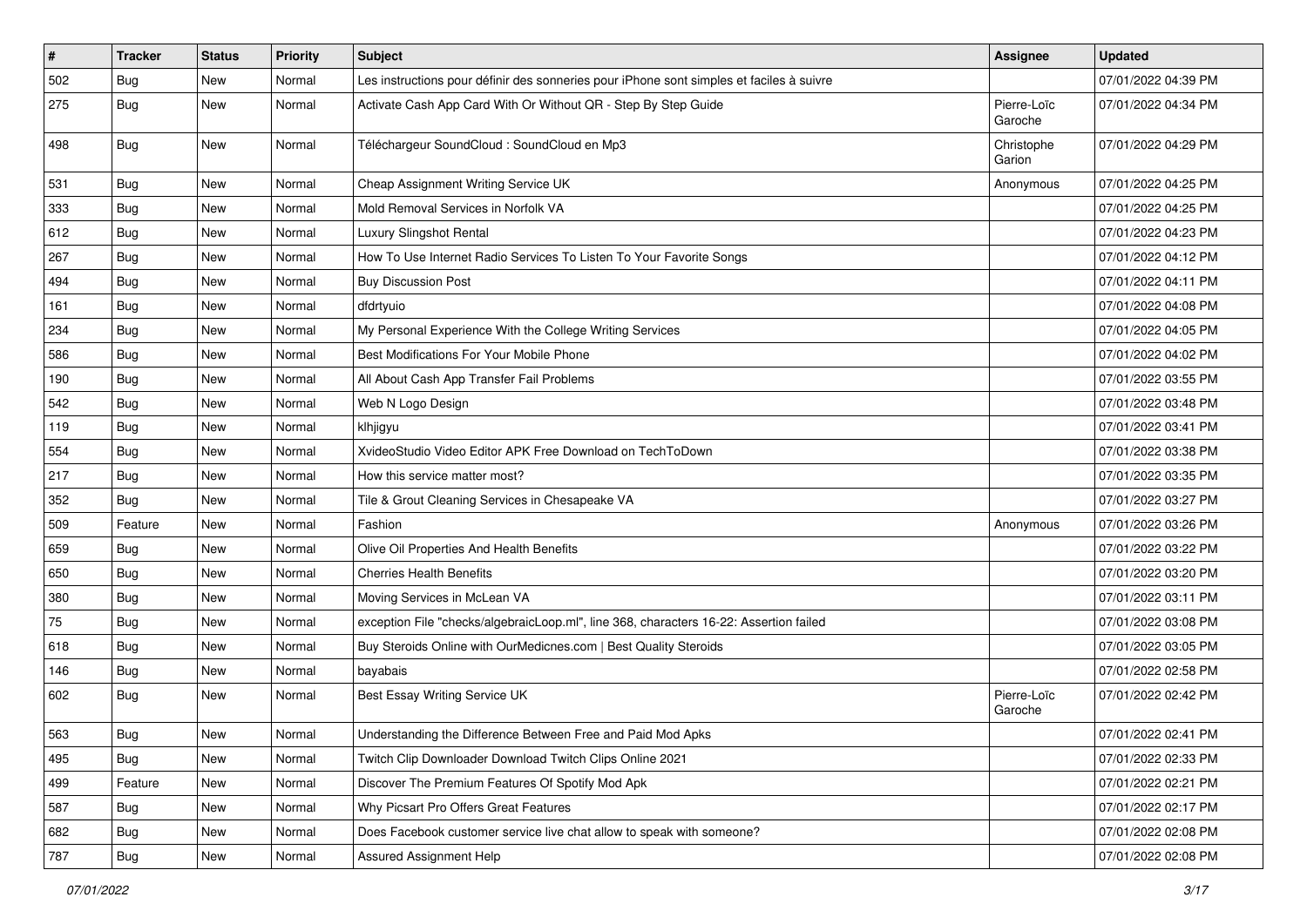| $\vert$ # | <b>Tracker</b> | <b>Status</b> | <b>Priority</b> | <b>Subject</b>                                                          | Assignee               | <b>Updated</b>      |
|-----------|----------------|---------------|-----------------|-------------------------------------------------------------------------|------------------------|---------------------|
| 120       | <b>Bug</b>     | New           | Normal          | ghfjtkx                                                                 | Pierre-Loïc<br>Garoche | 07/01/2022 02:06 PM |
| 673       | <b>Bug</b>     | New           | Normal          | Learn the basics of pixel art - Clear grid                              |                        | 07/01/2022 01:56 PM |
| 488       | <b>Bug</b>     | New           | Normal          | Quick solution to solve cash app dispute by the technical team          |                        | 07/01/2022 01:51 PM |
| 477       | <b>Bug</b>     | <b>New</b>    | Normal          | What Does Online Coupon Mean?                                           |                        | 07/01/2022 01:48 PM |
| 583       | Bug            | New           | High            | Need the Cash app customer service phone number?                        |                        | 07/01/2022 01:40 PM |
| 725       | Feature        | New           | Normal          | What are memo writing services design                                   |                        | 07/01/2022 01:39 PM |
| 922       | <b>Bug</b>     | New           | Normal          | Why Is The Need For Assignment Writing Services?                        |                        | 07/01/2022 01:34 PM |
| 479       | <b>Bug</b>     | New           | Normal          | Limousine Service Bellevue WA                                           |                        | 07/01/2022 01:29 PM |
| 331       | <b>Bug</b>     | <b>New</b>    | Normal          | Water Extraction Services in Norfolk VA                                 |                        | 07/01/2022 01:26 PM |
| 532       | <b>Bug</b>     | New           | Normal          | My Assignment Help                                                      |                        | 07/01/2022 01:17 PM |
| 292       | Bug            | <b>New</b>    | Normal          | Venmo to Cash App Transfer Of Money- Explore Here                       |                        | 07/01/2022 01:15 PM |
| 63        | Feature        | New           | Normal          | Skip normalization step in mutation generation if it possible           | Pierre-Loïc<br>Garoche | 07/01/2022 01:09 PM |
| 763       | <b>Bug</b>     | New           | High            | How to Make a Ringtone on Your iPhone                                   |                        | 07/01/2022 01:09 PM |
| 800       | Bug            | New           | Normal          | Who Is an ETL Engineer                                                  |                        | 07/01/2022 01:08 PM |
| 480       | Bug            | New           | Normal          | Nur Online Shop                                                         |                        | 07/01/2022 01:04 PM |
| 519       | <b>Bug</b>     | New           | Normal          | Are you finding online UK Assignment writers?                           |                        | 07/01/2022 01:02 PM |
| 777       | <b>Bug</b>     | New           | Normal          | Obtain driving instructions using Google Maps.                          |                        | 07/01/2022 12:50 PM |
| 546       | Feature        | New           | Normal          | Quickbooks Error                                                        |                        | 07/01/2022 12:38 PM |
| 216       | Feature        | New           | High            | Barry Keoghan                                                           | Pierre-Loïc<br>Garoche | 07/01/2022 12:22 PM |
| 169       | <b>Bug</b>     | New           | Normal          | CV Maker - UAE CV Writing Agency                                        |                        | 07/01/2022 12:10 PM |
| 806       | Feature        | New           | Normal          | Go everywhere thanks to mapquest driving directions                     |                        | 07/01/2022 11:55 AM |
| 489       | Bug            | New           | Normal          | Get cash app refund instantly if sent to the wrong person               |                        | 07/01/2022 11:43 AM |
| 501       | Bug            | New           | Normal          | How Do I Annihilate Cash App Transfer Failed Problems Effectively       | Pierre-Loïc<br>Garoche | 07/01/2022 11:38 AM |
| 688       | <b>Bug</b>     | New           | Normal          | How to use twitch.tv/activate?                                          |                        | 07/01/2022 11:35 AM |
| 724       | Bug            | New           | Normal          | Dial Chime Customer support number for a quick response                 |                        | 07/01/2022 11:30 AM |
| 523       | Bug            | New           | Normal          | What Is The Right Google Account Recovery Aid To Regain Account Access? | Pierre-Loïc<br>Garoche | 07/01/2022 11:27 AM |
| 615       | <b>Bug</b>     | <b>New</b>    | Normal          | CheapestMedsShop   100% Safe Medicines Online in USA UK & AUS.          |                        | 07/01/2022 11:21 AM |
| 196       | Bug            | New           | Normal          | Homoeobazaar For Homeopathy Medicines                                   |                        | 07/01/2022 11:20 AM |
| 613       | Bug            | New           | Normal          | Buy Aspadol 100mg Tab Online in US, UK, AU   Erospharmacy               |                        | 07/01/2022 11:18 AM |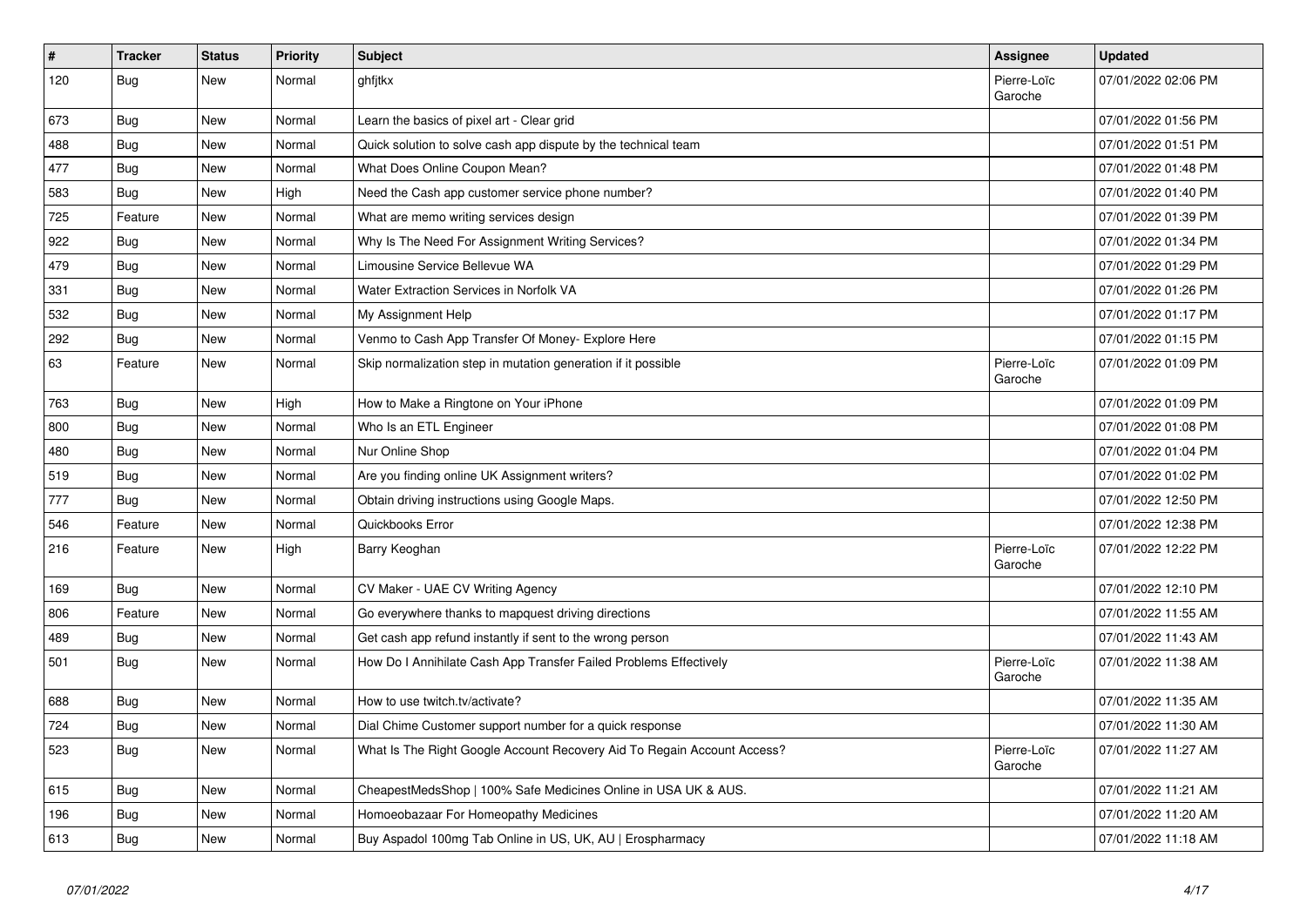| $\vert$ # | <b>Tracker</b> | <b>Status</b> | <b>Priority</b> | <b>Subject</b>                                                                   | <b>Assignee</b>        | <b>Updated</b>      |
|-----------|----------------|---------------|-----------------|----------------------------------------------------------------------------------|------------------------|---------------------|
| 761       | <b>Bug</b>     | New           | Normal          | What is it about basketball that makes it so popular in the United States?       | Corentin<br>Lauverjat  | 07/01/2022 11:11 AM |
| 506       | Bug            | New           | Normal          | www.trendmicro.com/activate                                                      |                        | 07/01/2022 11:10 AM |
| 695       | <b>Bug</b>     | New           | Normal          | Refer Listas IPTV Apk                                                            |                        | 07/01/2022 11:10 AM |
| 484       | Bug            | New           | Normal          | UK best essay writing service                                                    |                        | 07/01/2022 11:05 AM |
| 600       | <b>Bug</b>     | New           | Normal          | Play Store Pro                                                                   |                        | 07/01/2022 11:03 AM |
| 134       | <b>Bug</b>     | New           | Normal          | wisegolfers                                                                      |                        | 07/01/2022 10:59 AM |
| 228       | <b>Bug</b>     | New           | Normal          | Why Does Cash App Transaction Failed? - Here Is the Answer                       |                        | 07/01/2022 10:58 AM |
| 225       | <b>Bug</b>     | New           | Normal          | instant personal loan                                                            |                        | 07/01/2022 10:58 AM |
| 450       | <b>Bug</b>     | New           | Normal          | Floor Stripping Quincy MA                                                        |                        | 07/01/2022 10:53 AM |
| 552       | Feature        | New           | Normal          | Radio rfm and the benefits of radio rfm                                          |                        | 07/01/2022 10:50 AM |
| 126       | Feature        | New           | Normal          | Stussy Air Force 1 replica                                                       |                        | 07/01/2022 10:32 AM |
| 457       | <b>Bug</b>     | New           | Normal          | Carpet Cleaning Medford MA                                                       |                        | 07/01/2022 10:25 AM |
| 892       | <b>Bug</b>     | New           | Normal          | Good game                                                                        |                        | 07/01/2022 10:25 AM |
| 505       | <b>Bug</b>     | New           | Normal          | www.trendmicro.com/activate                                                      |                        | 07/01/2022 10:24 AM |
| 222       | <b>Bug</b>     | New           | Normal          | Social Profile links                                                             |                        | 07/01/2022 10:23 AM |
| 184       | <b>Bug</b>     | New           | Normal          | Affordable Business Writing Services                                             |                        | 07/01/2022 10:18 AM |
| 704       | <b>Bug</b>     | New           | Normal          | Reach support team of Chime Customer Service for instant help                    |                        | 07/01/2022 10:14 AM |
| 237       | Feature        | New           | Normal          | HP Printer Assistant Software   Download & Install HP Assistant                  |                        | 07/01/2022 10:10 AM |
| 400       | <b>Bug</b>     | New           | Normal          | Office Moving Services in Potomac MD                                             |                        | 07/01/2022 10:07 AM |
| 465       | <b>Bug</b>     | New           | Normal          | Carpet Cleaning Westchester MA                                                   |                        | 07/01/2022 10:01 AM |
| 279       | <b>Bug</b>     | New           | High            | What is an essential feature of an internal communications app?                  |                        | 07/01/2022 10:00 AM |
| 524       | <b>Bug</b>     | New           | Normal          | How Does Google Account Recovery Work If Your Account Is Hacked?                 |                        | 07/01/2022 09:58 AM |
| 178       | <b>Bug</b>     | New           | Normal          | transparent lace wigs                                                            |                        | 07/01/2022 09:57 AM |
| 490       | <b>Bug</b>     | New           | Normal          | Unlock cash app account by getting quick solutions from the technical executives |                        | 07/01/2022 09:54 AM |
| 263       | Feature        | New           | Normal          | Wrecked Car Is Nothing But A Worthless                                           | Pierre-Loïc<br>Garoche | 07/01/2022 09:50 AM |
| 716       | Bug            | New           | Normal          | La celebración de un BabyShower.                                                 |                        | 07/01/2022 09:43 AM |
| 564       | Bug            | New           | Normal          | How To Install RepelisPlus On Your Android Phone?                                |                        | 07/01/2022 09:37 AM |
| 579       | Bug            | New           | Normal          | YOUR CV MAKES YOUR FIRST IMPRESSION                                              | Christophe<br>Garion   | 07/01/2022 09:37 AM |
| 796       | Bug            | New           | Normal          | How Does Cash App ++ actually work and What is the process of it                 |                        | 07/01/2022 09:36 AM |
| 246       | Bug            | New           | Normal          | The Beast App                                                                    |                        | 07/01/2022 09:33 AM |
| 487       | <b>Bug</b>     | New           | Normal          | Cheap Fake Dunks                                                                 |                        | 07/01/2022 09:25 AM |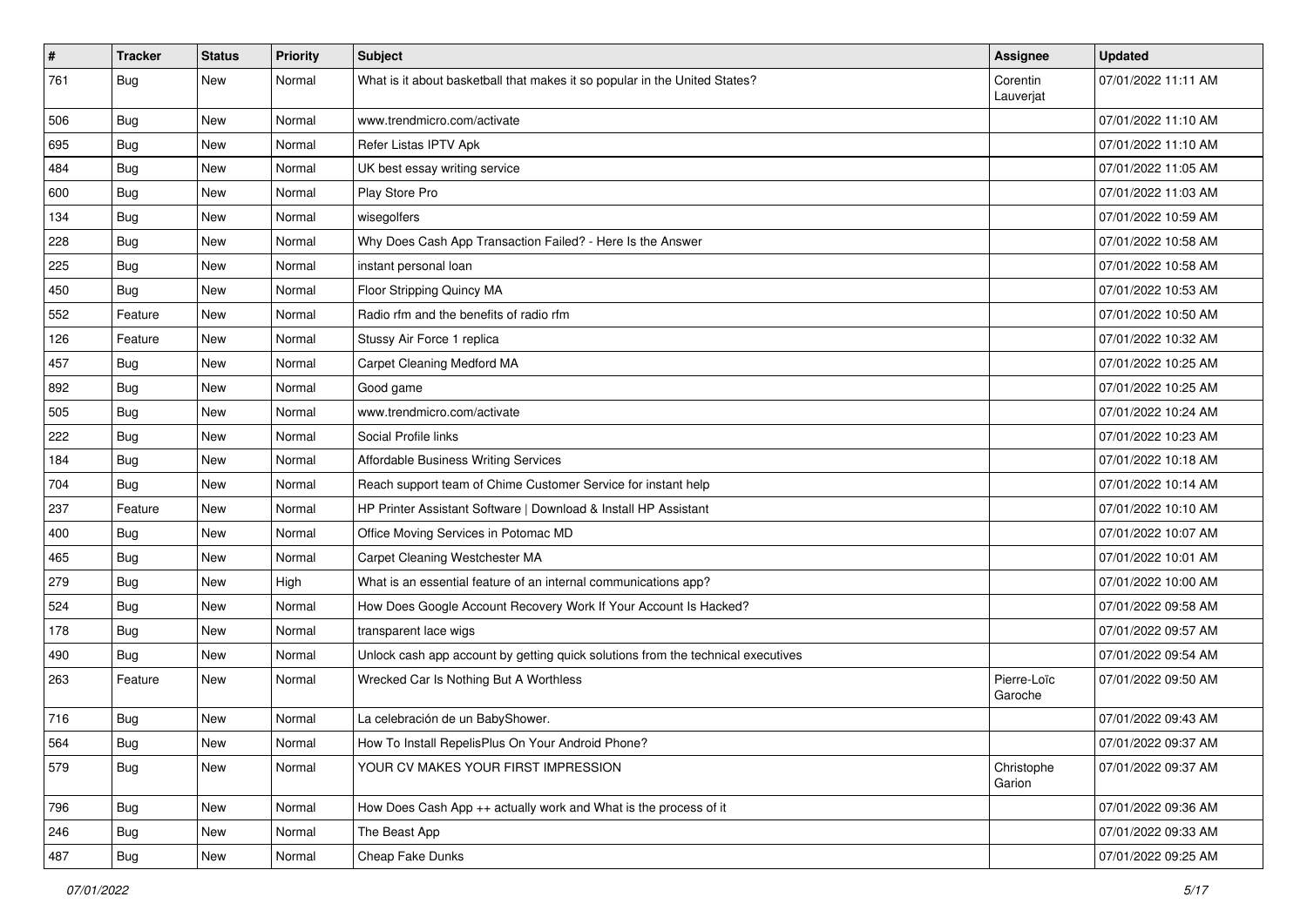| $\vert$ # | <b>Tracker</b> | <b>Status</b> | <b>Priority</b> | <b>Subject</b>                                                                   | Assignee               | <b>Updated</b>      |
|-----------|----------------|---------------|-----------------|----------------------------------------------------------------------------------|------------------------|---------------------|
| 609       | Bug            | New           | High            | Online Trusted Medicine Store in US for Health - Genericmedsupply                |                        | 07/01/2022 09:20 AM |
| 770       | Bug            | New           | Normal          | Canon IJ Network Tool                                                            |                        | 07/01/2022 09:15 AM |
| 1018      | Bug            | New           | Normal          | So erhalten Sie ein kostenloses Hörbuch                                          |                        | 07/01/2022 09:14 AM |
| 508       | Bug            | New           | Normal          | hire a professional dissertation help                                            |                        | 07/01/2022 09:09 AM |
| 255       | Feature        | New           | Normal          | best doctor for psoriasis                                                        |                        | 07/01/2022 08:42 AM |
| 245       | Bug            | New           | Normal          | Write My Essay For Me Cheap                                                      |                        | 07/01/2022 08:40 AM |
| 214       | Feature        | New           | Normal          | Five Christmas Apps For Apple Users                                              |                        | 07/01/2022 08:38 AM |
| 526       | Bug            | New           | Normal          | Soundcloud to mp3 converter - Download Soundcloud songs                          |                        | 07/01/2022 08:31 AM |
| 180       | Feature        | New           | Normal          | homoeobazaar                                                                     |                        | 07/01/2022 08:29 AM |
| 536       | Bug            | New           | Normal          | How to check the balance on the cash app card                                    | Hamza<br>Bourbouh      | 07/01/2022 08:20 AM |
| 699       | <b>Bug</b>     | <b>New</b>    | Normal          | Would you be able to utilize Cash App Twitch?                                    |                        | 07/01/2022 08:12 AM |
| 1136      | Bug            | New           | Normal          | Can I Talk To A Live Person At Facebook? Clarify Concerns Effectively            |                        | 07/01/2022 08:10 AM |
| 74        | Bug            | New           | Normal          | const is not supported inside contract                                           | Pierre-Loïc<br>Garoche | 07/01/2022 08:10 AM |
| 804       | Bug            | New           | Normal          | Review                                                                           |                        | 07/01/2022 08:03 AM |
| 636       | <b>Bug</b>     | New           | Normal          | What is the most popular furniture color?                                        |                        | 07/01/2022 07:53 AM |
| 164       | Bug            | New           | Normal          | dfgbd                                                                            |                        | 07/01/2022 07:51 AM |
| 242       | Feature        | <b>New</b>    | Normal          | Descripción de Torque Pro MOD APK para Android                                   |                        | 07/01/2022 07:34 AM |
| 503       | <b>Bug</b>     | New           | Normal          | Youtube Premium Apk free download for Android                                    |                        | 07/01/2022 07:26 AM |
| 639       | Bug            | New           | Normal          | thong tin chinh xac                                                              |                        | 07/01/2022 07:17 AM |
| 798       | Bug            | <b>New</b>    | Normal          | Who Is an ETL Engineer                                                           |                        | 07/01/2022 07:17 AM |
| 1077      | Bug            | New           | Normal          | Les excellentes façons d'utiliser ces images                                     |                        | 07/01/2022 07:16 AM |
| 347       | <b>Bug</b>     | New           | Normal          | Eco/Green Cleaning Services in Chesapeake VA                                     |                        | 07/01/2022 07:05 AM |
| 575       | Feature        | New           | Low             | cheap jordan replicas for sale                                                   | Pierre-Loïc<br>Garoche | 07/01/2022 07:04 AM |
| 483       | <b>Bug</b>     | New           | Normal          | UK best essay writing service                                                    |                        | 07/01/2022 07:04 AM |
| 735       | Bug            | New           | Normal          | A quick fix of how to get money back from cash app stocks                        |                        | 07/01/2022 07:04 AM |
| 634       | <b>Bug</b>     | New           | Normal          | Buy Vidalista Tablets (Tadalafil) at [\$25 OFF + Free Shipping] Vidalistatablets |                        | 07/01/2022 06:59 AM |
| 614       | Bug            | New           | Normal          | Como baixar o MOD APK no celular                                                 |                        | 07/01/2022 06:56 AM |
| 493       | Feature        | New           | High            | chainsaw dance                                                                   |                        | 07/01/2022 06:56 AM |
| 1073      | Bug            | New           | Normal          | <b>Cricut Design Space</b>                                                       |                        | 07/01/2022 06:20 AM |
| 653       | <b>Bug</b>     | New           | Normal          | Jujube (Jinjoles): Properties And Health Benefits                                |                        | 07/01/2022 06:20 AM |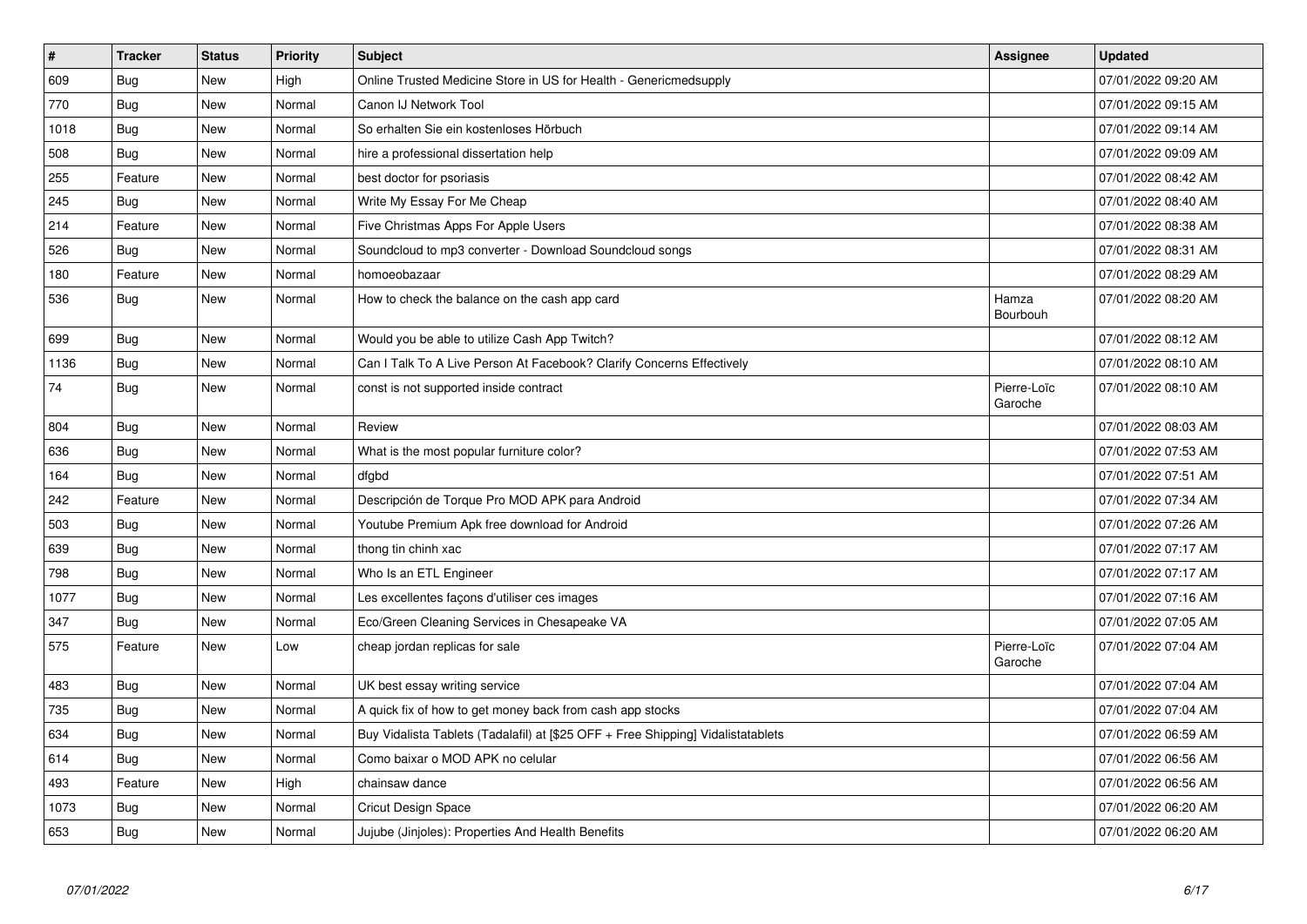| $\sharp$ | <b>Tracker</b> | <b>Status</b> | <b>Priority</b> | <b>Subject</b>                                                                                                                                           | <b>Assignee</b>        | <b>Updated</b>      |
|----------|----------------|---------------|-----------------|----------------------------------------------------------------------------------------------------------------------------------------------------------|------------------------|---------------------|
| 606      | Feature        | New           | Normal          | Play unblocked cookie crush 3                                                                                                                            | Pierre-Loïc<br>Garoche | 07/01/2022 06:18 AM |
| 262      | <b>Bug</b>     | New           | Normal          | It this true to dealing Wuth                                                                                                                             |                        | 07/01/2022 06:12 AM |
| 251      | <b>Bug</b>     | New           | Normal          | All About Cash App Transfer Fail Problems                                                                                                                | Pierre-Loïc<br>Garoche | 07/01/2022 05:59 AM |
| 1135     | Bug            | New           | Normal          | How to word games - 5 letter words                                                                                                                       |                        | 07/01/2022 05:52 AM |
| 528      | Bug            | New           | Normal          | Korean Mag                                                                                                                                               |                        | 07/01/2022 05:50 AM |
| 720      | Bug            | New           | Normal          | How does Cash App Phone Number provide a quick treatment?                                                                                                |                        | 07/01/2022 05:38 AM |
| 556      | <b>Bug</b>     | New           | Normal          | Play Game Mod Apk With Your Friends                                                                                                                      |                        | 07/01/2022 05:37 AM |
| 591      | Bug            | New           | Normal          | How To Find Facebook Modifications For Your Spotify Premium Apk?                                                                                         |                        | 07/01/2022 05:19 AM |
| 667      | <b>Bug</b>     | New           | Normal          | What Is a Ringtone?                                                                                                                                      |                        | 07/01/2022 05:13 AM |
| 703      | Bug            | New           | Normal          | For real-time help, dial Facebook customer service number                                                                                                |                        | 07/01/2022 05:09 AM |
| 1111     | Bug            | New           | Normal          | LOLBeans is a fun battle royale game where you race with other players while avoiding obstacles. Reach the end<br>of the course in competitive gameplay! |                        | 07/01/2022 05:08 AM |
| 250      | Bug            | New           | Normal          | Reviews of phone ringtones                                                                                                                               |                        | 07/01/2022 05:08 AM |
| 619      | <b>Bug</b>     | New           | Normal          | Online Trusted Medicine Store in US for Health - Genericmedsupply                                                                                        |                        | 07/01/2022 05:04 AM |
| 513      | <b>Bug</b>     | New           | Normal          | Unlock cash app account using the easy steps:                                                                                                            | Anonymous              | 07/01/2022 04:57 AM |
| 635      | Bug            | New           | Normal          | Buy Steroids Online with OurMedicnes.com   Best Quality Steroids                                                                                         |                        | 07/01/2022 04:55 AM |
| 188      | Bug            | New           | Normal          | Why are university students buying assignments online?                                                                                                   | Pierre-Loïc<br>Garoche | 07/01/2022 04:03 AM |
| 1134     | Bug            | New           | Normal          | Is WhatsApp Aero Worth Downloading?                                                                                                                      |                        | 07/01/2022 04:03 AM |
| 638      | Bug            | New           | Normal          | Run 3 game                                                                                                                                               |                        | 07/01/2022 04:02 AM |
| 175      | Feature        | New           | Normal          | All About Cash App Transfer Fail Problems                                                                                                                |                        | 07/01/2022 04:00 AM |
| 669      | Feature        | New           | Normal          | Nursing Assignment Help                                                                                                                                  |                        | 07/01/2022 03:56 AM |
| 797      | Bug            | New           | Normal          | Psychedelic                                                                                                                                              | Christophe<br>Garion   | 07/01/2022 03:52 AM |
| 534      | Bug            | New           | Normal          | Know how to initiate cash app refund by contacting the technical team                                                                                    | Pierre-Loïc<br>Garoche | 07/01/2022 03:44 AM |
| 696      | <b>Bug</b>     | New           | Normal          | How to Install the TuMangaOnline App                                                                                                                     |                        | 07/01/2022 03:37 AM |
| 689      | Bug            | New           | Normal          | How to use twitch ty/activate?                                                                                                                           |                        | 07/01/2022 03:30 AM |
| 715      | Bug            | New           | Normal          | Puppy Playtime Descargar gratis                                                                                                                          |                        | 07/01/2022 03:28 AM |
| 808      | Bug            | New           | Normal          | Sinnvolle Guten-Morgen-Grüße                                                                                                                             |                        | 07/01/2022 03:27 AM |
| 723      | Bug            | New           | High            | The best horror game in 2021                                                                                                                             | Christophe<br>Garion   | 07/01/2022 03:15 AM |
| 527      | Feature        | New           | Normal          | My Teachers                                                                                                                                              |                        | 07/01/2022 03:02 AM |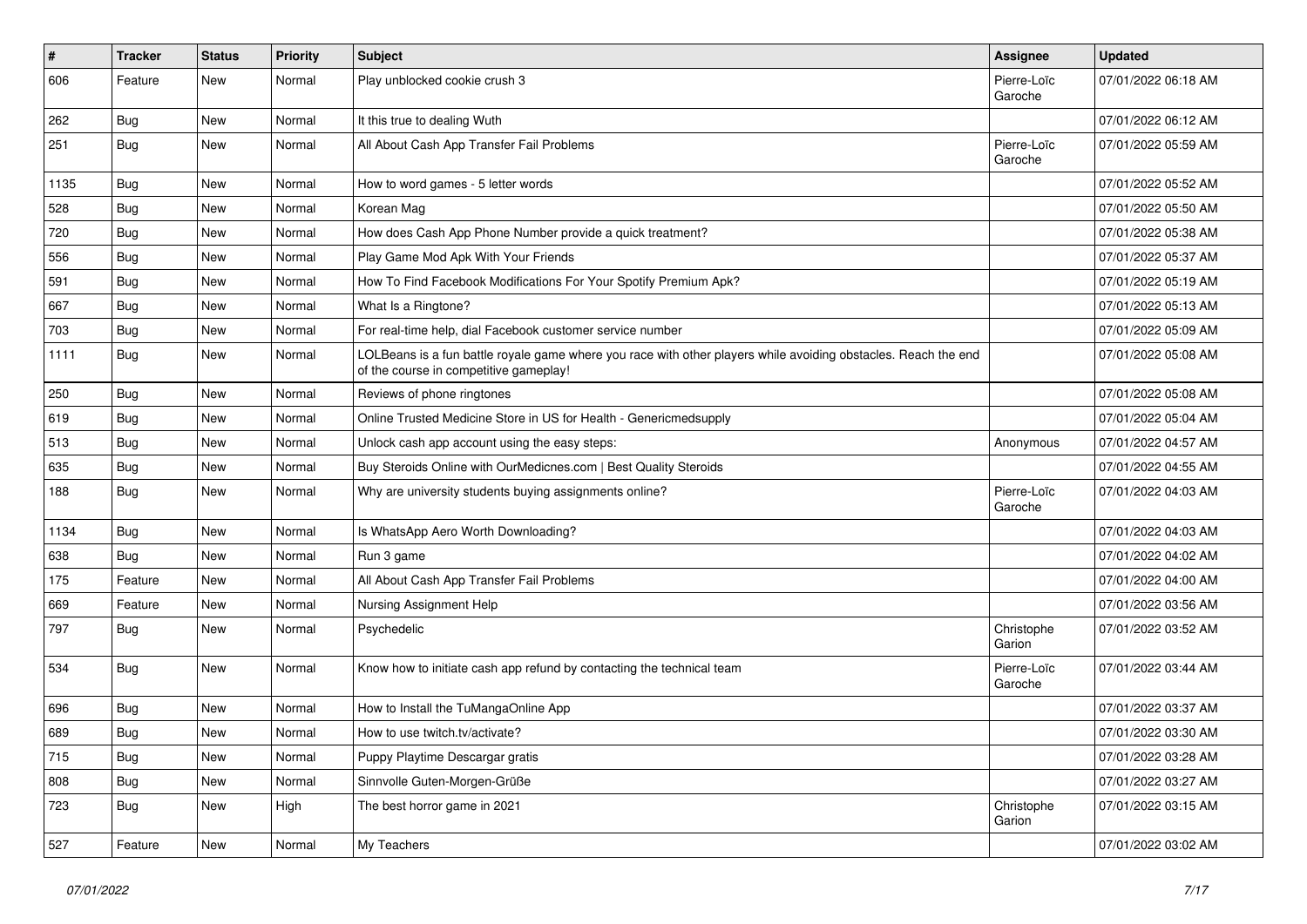| #   | Tracker    | <b>Status</b> | <b>Priority</b> | <b>Subject</b>                                                                                                                                                                                                                                                        | Assignee               | <b>Updated</b>      |
|-----|------------|---------------|-----------------|-----------------------------------------------------------------------------------------------------------------------------------------------------------------------------------------------------------------------------------------------------------------------|------------------------|---------------------|
| 805 | <b>Bug</b> | New           | Normal          | Ketamine Online Store                                                                                                                                                                                                                                                 | Christophe<br>Garion   | 07/01/2022 02:49 AM |
| 173 | Feature    | New           | Normal          | private limited company registration                                                                                                                                                                                                                                  |                        | 07/01/2022 02:37 AM |
| 683 | Feature    | New           | Normal          | Game creation                                                                                                                                                                                                                                                         |                        | 07/01/2022 02:36 AM |
| 76  | Bug        | New           | Normal          | Import error: Load error: imported node real to int declared in a regular Lustre file. File "include/conv.lusi", line 1,<br>characters 0-64:                                                                                                                          |                        | 07/01/2022 02:04 AM |
| 259 | Bug        | New           | Normal          | call center services                                                                                                                                                                                                                                                  |                        | 07/01/2022 01:50 AM |
| 139 | Bug        | New           | Normal          | relseo                                                                                                                                                                                                                                                                |                        | 07/01/2022 01:50 AM |
| 656 | Bug        | New           | Normal          | Kiwi Nutrition Facts And Health Benefits                                                                                                                                                                                                                              |                        | 07/01/2022 01:41 AM |
| 518 | <b>Bug</b> | New           | Normal          | How To Check The Balance Of Cash App Account By Taking Cash App Support?                                                                                                                                                                                              |                        | 07/01/2022 01:39 AM |
| 765 | Bug        | New           | Normal          | Follow proper initiatives to check my cash app                                                                                                                                                                                                                        |                        | 07/01/2022 01:38 AM |
| 239 | <b>Bug</b> | New           | Normal          | Algunas características más de Choices MOD APK                                                                                                                                                                                                                        |                        | 07/01/2022 01:35 AM |
| 672 | Bug        | New           | Normal          | The easiest way to delete ringtones on iPhone                                                                                                                                                                                                                         |                        | 07/01/2022 01:31 AM |
| 138 | Bug        | New           | Normal          | own-sweethome                                                                                                                                                                                                                                                         |                        | 07/01/2022 01:29 AM |
| 901 | Feature    | <b>New</b>    | Normal          | good game ever                                                                                                                                                                                                                                                        |                        | 07/01/2022 01:23 AM |
| 593 | Bug        | New           | Normal          | Eiffel Spark Ultimate C2 SN series is a fully synthetic range of advanced performance engine oils blended in high<br>performance fully synthetic (PAO – polyalphaolefin) basestocks fortified with advanced technology additive<br>system, specifically formulated to |                        | 07/01/2022 01:21 AM |
| 133 | <b>Bug</b> | New           | Normal          | craftlabs                                                                                                                                                                                                                                                             |                        | 07/01/2022 01:17 AM |
| 711 | <b>Bug</b> | New           | Normal          | Human Fall Flat Apk Download                                                                                                                                                                                                                                          |                        | 07/01/2022 01:14 AM |
| 740 | Feature    | <b>New</b>    | Normal          | Online Thesis Help USA                                                                                                                                                                                                                                                |                        | 07/01/2022 01:11 AM |
| 594 | Feature    | New           | Normal          | How does research proposal help online make it easy for me?                                                                                                                                                                                                           |                        | 07/01/2022 01:10 AM |
| 474 | <b>Bug</b> | New           | Normal          | Floor Waxing Arlington MA                                                                                                                                                                                                                                             |                        | 07/01/2022 12:56 AM |
| 525 | Bug        | New           | Normal          | If you don't have a QR code: How to activate cash app card in app                                                                                                                                                                                                     |                        | 07/01/2022 12:36 AM |
| 569 | <b>Bug</b> | New           | Normal          | What is the incoming and outgoing mail server for Outlook IMAP settings?                                                                                                                                                                                              | Pierre-Loïc<br>Garoche | 07/01/2022 12:17 AM |
| 694 | Bug        | New           | Normal          | How to Get Guidance On How To Cash App Withdrawal Limit?                                                                                                                                                                                                              | Christophe<br>Garion   | 06/30/2022 11:44 PM |
| 372 | <b>Bug</b> | New           | Normal          | Auto Transport Services in Arlington County VA                                                                                                                                                                                                                        |                        | 06/30/2022 10:47 PM |
| 271 | Feature    | New           | Normal          | Fashion                                                                                                                                                                                                                                                               |                        | 06/30/2022 10:40 PM |
| 693 | Feature    | New           | Normal          | How To Get My Money Back From The Cash App To Your Wallet?                                                                                                                                                                                                            |                        | 06/30/2022 10:37 PM |
| 149 | Bug        | New           | Normal          | dftgy                                                                                                                                                                                                                                                                 |                        | 06/30/2022 10:17 PM |
| 114 | <b>Bug</b> | New           | Normal          | <b>Medical Research Writing Services</b>                                                                                                                                                                                                                              |                        | 06/30/2022 10:04 PM |
| 786 | Bug        | New           | Normal          | Best Assignment Help in Australia & UK                                                                                                                                                                                                                                |                        | 06/30/2022 09:58 PM |
| 651 | Bug        | New           | Normal          | Salmon Health Benefits                                                                                                                                                                                                                                                |                        | 06/30/2022 09:49 PM |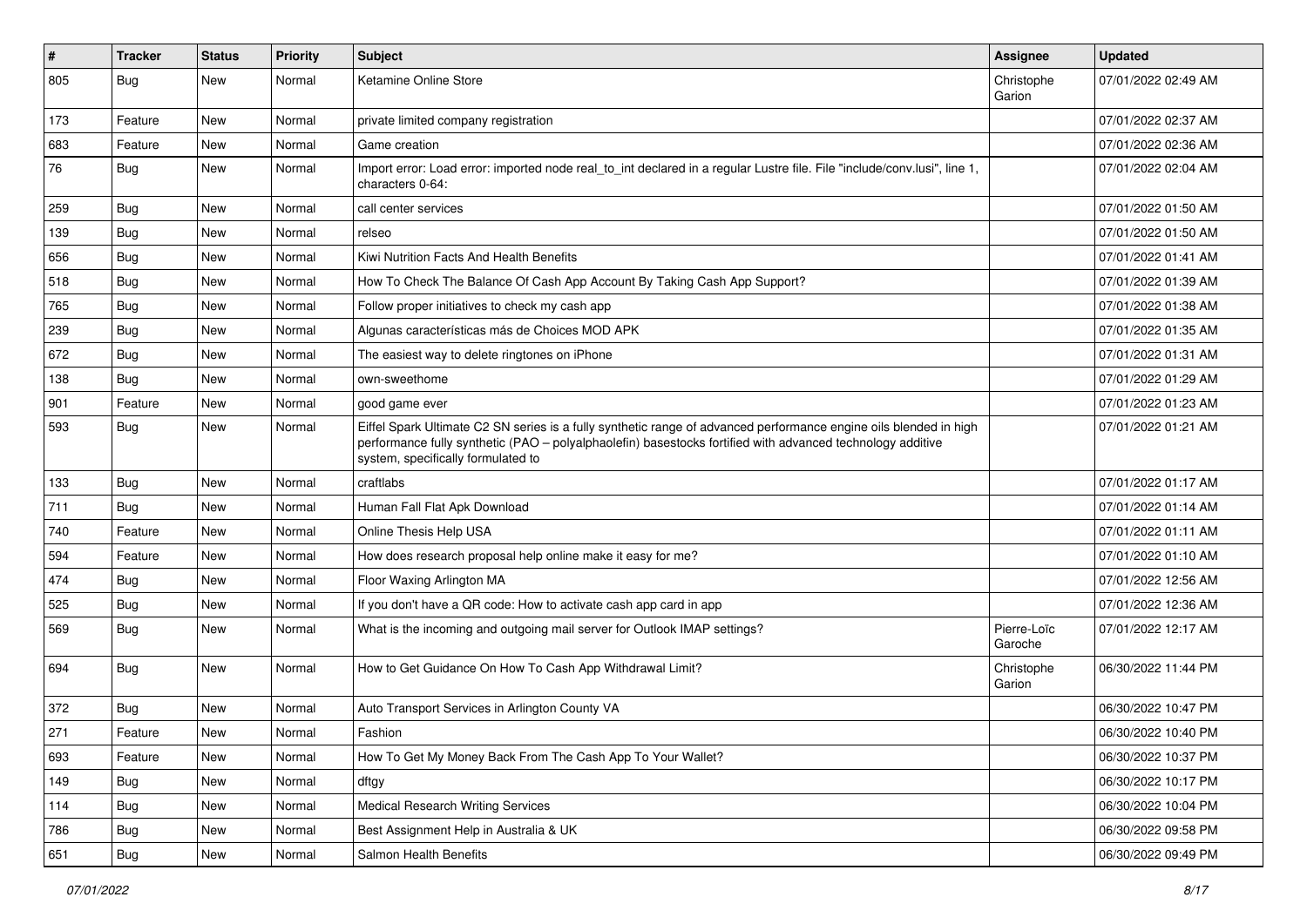| $\sharp$ | <b>Tracker</b> | <b>Status</b> | <b>Priority</b> | Subject                                                                   | <b>Assignee</b>        | <b>Updated</b>      |
|----------|----------------|---------------|-----------------|---------------------------------------------------------------------------|------------------------|---------------------|
| 476      | Feature        | New           | High            | <b>American Airlines Reservations</b>                                     |                        | 06/30/2022 09:45 PM |
| 684      | Bug            | New           | Normal          | Difference between paper map and online map                               |                        | 06/30/2022 09:41 PM |
| 317      | Bug            | New           | Normal          | Eco/Green Cleaning Services in Virginia Beach VA                          |                        | 06/30/2022 09:34 PM |
| 511      | Feature        | New           | Normal          | Fashion                                                                   | Anonymous              | 06/30/2022 09:26 PM |
| 643      | <b>Bug</b>     | New           | Normal          | Oreo TV Apk Download                                                      |                        | 06/30/2022 09:00 PM |
| 159      | Bug            | New           | Normal          | xfguih njgkh                                                              |                        | 06/30/2022 08:50 PM |
| 726      | Bug            | New           | Normal          | Mobile Application Development Services                                   |                        | 06/30/2022 08:49 PM |
| 697      | <b>Bug</b>     | New           | Normal          | How to Descargar Pura TV For Android                                      |                        | 06/30/2022 08:48 PM |
| 571      | Bug            | New           | Normal          | How may the Cash app dispute your trade?                                  | Pierre-Loïc<br>Garoche | 06/30/2022 08:05 PM |
| 793      | Feature        | New           | Urgent          | Where can I find cheap FIFA coins?                                        | Pierre-Loïc<br>Garoche | 06/30/2022 07:56 PM |
| 520      | Bug            | New           | Normal          | What Is The Major Role Of Cash.app/Help and Support Page?                 |                        | 06/30/2022 07:53 PM |
| 769      | <b>Bug</b>     | New           | Normal          | check my cash app                                                         |                        | 06/30/2022 07:46 PM |
| 816      | <b>Bug</b>     | New           | Normal          | Play Scribble io fun with everyone                                        |                        | 06/30/2022 07:38 PM |
| 533      | Bug            | New           | Normal          | How to complete the homework assignments in economics in the easiest way? |                        | 06/30/2022 07:33 PM |
| 570      | <b>Bug</b>     | New           | Normal          | What is Sutton bank cash app customer service phone number?               | Pierre-Loïc<br>Garoche | 06/30/2022 07:29 PM |
| 645      | Bug            | New           | Normal          | thong tin chinh xac nhat hom nay                                          |                        | 06/30/2022 07:09 PM |
| 647      | Feature        | New           | Normal          | <b>Cranberry Health Benefits</b>                                          |                        | 06/30/2022 07:08 PM |
| 530      | Bug            | New           | Normal          | Cheap Assignment Writing Service UK                                       | Anonymous              | 06/30/2022 06:49 PM |
| 789      | <b>Bug</b>     | <b>New</b>    | Normal          | Full version                                                              |                        | 06/30/2022 06:23 PM |
| 776      | Bug            | New           | Normal          | Wibargain                                                                 |                        | 06/30/2022 06:22 PM |
| 576      | Bug            | New           | Normal          | So laden Sie ein Instagram-Bild herunter                                  |                        | 06/30/2022 06:17 PM |
| 605      | Feature        | New           | Normal          | What will the future of logo design be like?                              |                        | 06/30/2022 05:59 PM |
| 280      | Bug            | New           | Normal          | Pacific Web Design                                                        |                        | 06/30/2022 05:54 PM |
| 194      | Bug            | New           | Normal          | lace closure wigs                                                         |                        | 06/30/2022 05:51 PM |
| 315      | <b>Bug</b>     | New           | Normal          | Dissertation help UK                                                      |                        | 06/30/2022 05:49 PM |
| 545      | Feature        | New           | Normal          | Best Canvas Print Company                                                 |                        | 06/30/2022 05:39 PM |
| 460      | <b>Bug</b>     | New           | Normal          | Floor Cleaning Medford MA                                                 |                        | 06/30/2022 05:38 PM |
| 815      | Bug            | New           | Normal          | how do i call cash app customer service                                   | Xavier Thirioux        | 06/30/2022 05:35 PM |
| 201      | <b>Bug</b>     | New           | Normal          | closure wig                                                               |                        | 06/30/2022 05:30 PM |
| 784      | Bug            | New           | Normal          | How To Add Money On Cash App Card And Check The Funds?                    |                        | 06/30/2022 05:09 PM |
| 235      | <b>Bug</b>     | New           | Low             | HP Printer Assistant Software   Download & Install HP Assistant           |                        | 06/30/2022 05:08 PM |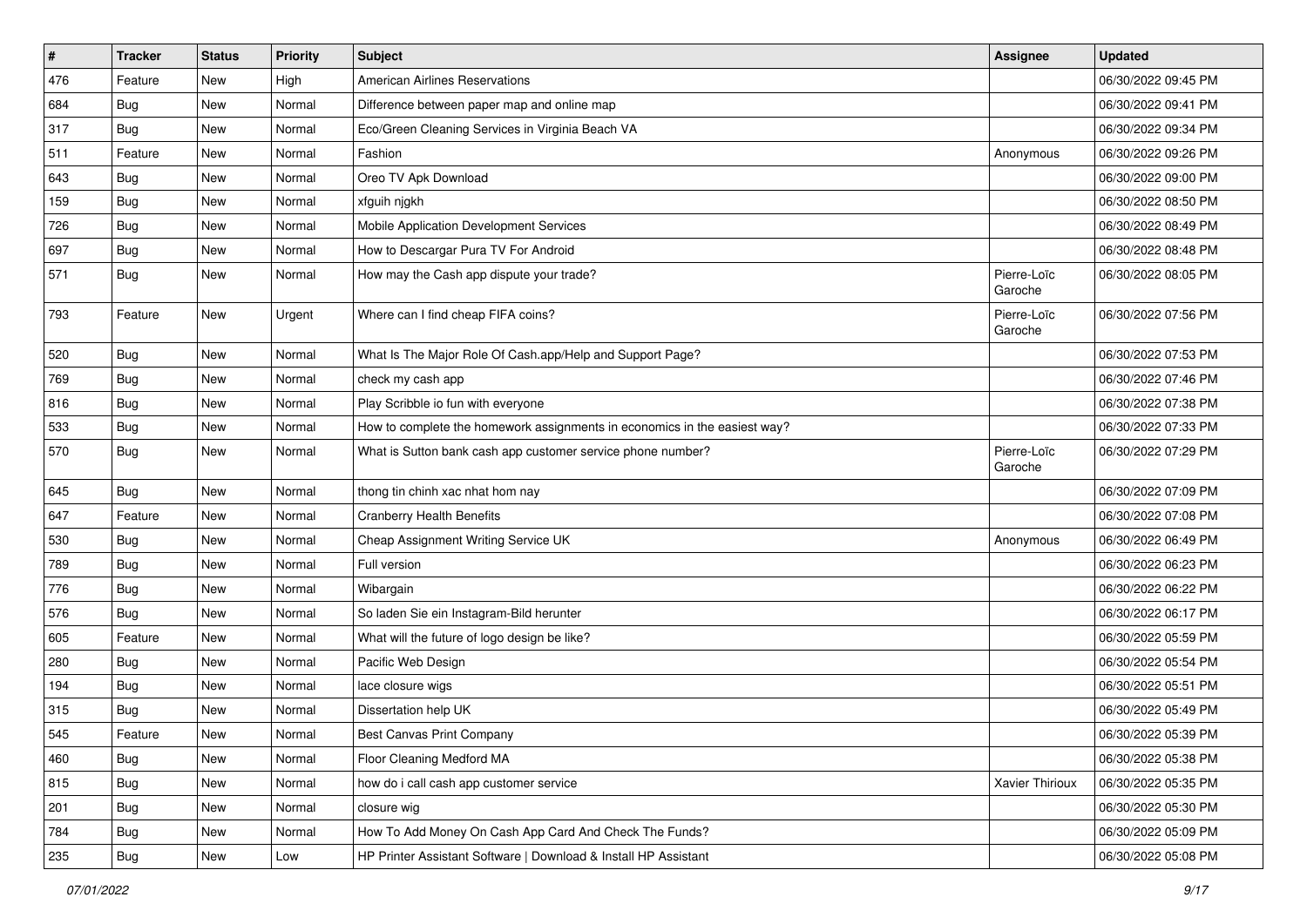| $\vert$ # | <b>Tracker</b> | <b>Status</b> | Priority | Subject                                                                                                      | <b>Assignee</b> | <b>Updated</b>      |
|-----------|----------------|---------------|----------|--------------------------------------------------------------------------------------------------------------|-----------------|---------------------|
| 773       | <b>Bug</b>     | New           | Normal   | Spades - Play online free                                                                                    |                 | 06/30/2022 04:59 PM |
| 471       | Bug            | New           | Normal   | Residential Floor Cleaning Westchester MA                                                                    |                 | 06/30/2022 04:56 PM |
| 206       | Bug            | New           | Low      | <b>Cheap Electric Bikes</b>                                                                                  |                 | 06/30/2022 04:41 PM |
| 781       | Bug            | New           | Normal   | Free Whatsapp Group to Join                                                                                  |                 | 06/30/2022 04:23 PM |
| 145       | Bug            | New           | Normal   | abdulbaissagar                                                                                               |                 | 06/30/2022 04:17 PM |
| 464       | <b>Bug</b>     | New           | Normal   | Upholstery Cleaning Westchester MA                                                                           |                 | 06/30/2022 04:14 PM |
| 529       | Bug            | New           | Normal   | Thop TV APK - Free Download for Android                                                                      |                 | 06/30/2022 04:12 PM |
| 174       | Feature        | New           | Normal   | Digital Marketing Philadelphia                                                                               |                 | 06/30/2022 04:09 PM |
| 627       | Bug            | New           | Normal   | <b>HELO</b>                                                                                                  |                 | 06/30/2022 04:03 PM |
| 794       | Feature        | New           | Normal   | Safe place to buy fifa coins                                                                                 |                 | 06/30/2022 03:51 PM |
| 810       | Feature        | New           | Normal   | how to remove viruses from a phone                                                                           |                 | 06/30/2022 03:49 PM |
| 637       | Feature        | New           | Normal   | Why do the Outlook rules not work in my account?                                                             |                 | 06/30/2022 03:48 PM |
| 129       | Bug            | New           | Normal   | xcvgbgh                                                                                                      |                 | 06/30/2022 03:46 PM |
| 344       | Bug            | New           | Normal   | Odor Removal Services in Chesapeake VA                                                                       |                 | 06/30/2022 03:40 PM |
| 802       | Bug            | New           | Normal   | Who Is an ETL Engineer                                                                                       |                 | 06/30/2022 03:33 PM |
| 182       | Bug            | New           | Normal   | <b>Healthcare Custom Writing Services</b>                                                                    |                 | 06/30/2022 03:30 PM |
| 611       | Feature        | New           | Normal   | Buy All Modafinil & Armodafinil Tablets @Buy Modafinil US                                                    |                 | 06/30/2022 03:30 PM |
| 151       | Feature        | New           | Normal   | Law Essay Writing Service - Assignments Planet                                                               |                 | 06/30/2022 03:27 PM |
| 123       | Bug            | New           | Normal   | https://www.reddit.com/r/NRLgrandfinal2020/                                                                  |                 | 06/30/2022 03:22 PM |
| 240       | Feature        | New           | Normal   | Juego interesante de Dragon Ball Legends MOD APK                                                             |                 | 06/30/2022 03:20 PM |
| 567       | Bug            | New           | Normal   | Singapore assignment help                                                                                    |                 | 06/30/2022 02:50 PM |
| 654       | Feature        | New           | Normal   | Peach Health Benefits                                                                                        |                 | 06/30/2022 02:43 PM |
| 666       | Bug            | New           | Normal   | 470+ pages à colorier de Noël                                                                                |                 | 06/30/2022 02:42 PM |
| 809       | Bug            | New           | Normal   | Smash Karts - immerse yourself in the exciting race                                                          |                 | 06/30/2022 02:36 PM |
| 128       | Bug            | New           | Normal   | dfgbd                                                                                                        |                 | 06/30/2022 02:28 PM |
| 565       | Bug            | New           | Normal   | How To Install RepelisPlus On Your Android Phone?                                                            |                 | 06/30/2022 02:26 PM |
| 801       | Bug            | New           | Normal   | Who Is an ETL Engineer                                                                                       |                 | 06/30/2022 02:17 PM |
| 261       | Bug            | New           | Normal   | Ringtone Downloads - Easy Ways Come Up With Your Own Ringtones                                               |                 | 06/30/2022 02:11 PM |
| 817       | <b>Bug</b>     | New           | Normal   | Pacman 30th Anniversary                                                                                      |                 | 06/30/2022 02:02 PM |
| 210       | Bug            | New           | Normal   | Issue with check symbol in Cash App? Dial assist number with calling Cash App customer service phone number. |                 | 06/30/2022 01:52 PM |
| 1133      | Bug            | New           | Normal   | Flagle, what is it?                                                                                          |                 | 06/30/2022 10:37 AM |
| 172       | Feature        | New           | Normal   | pgdm colleges in bangalore                                                                                   |                 | 06/30/2022 09:28 AM |
| 510       | Feature        | New           | Normal   | Fashion                                                                                                      | Anonymous       | 06/30/2022 09:27 AM |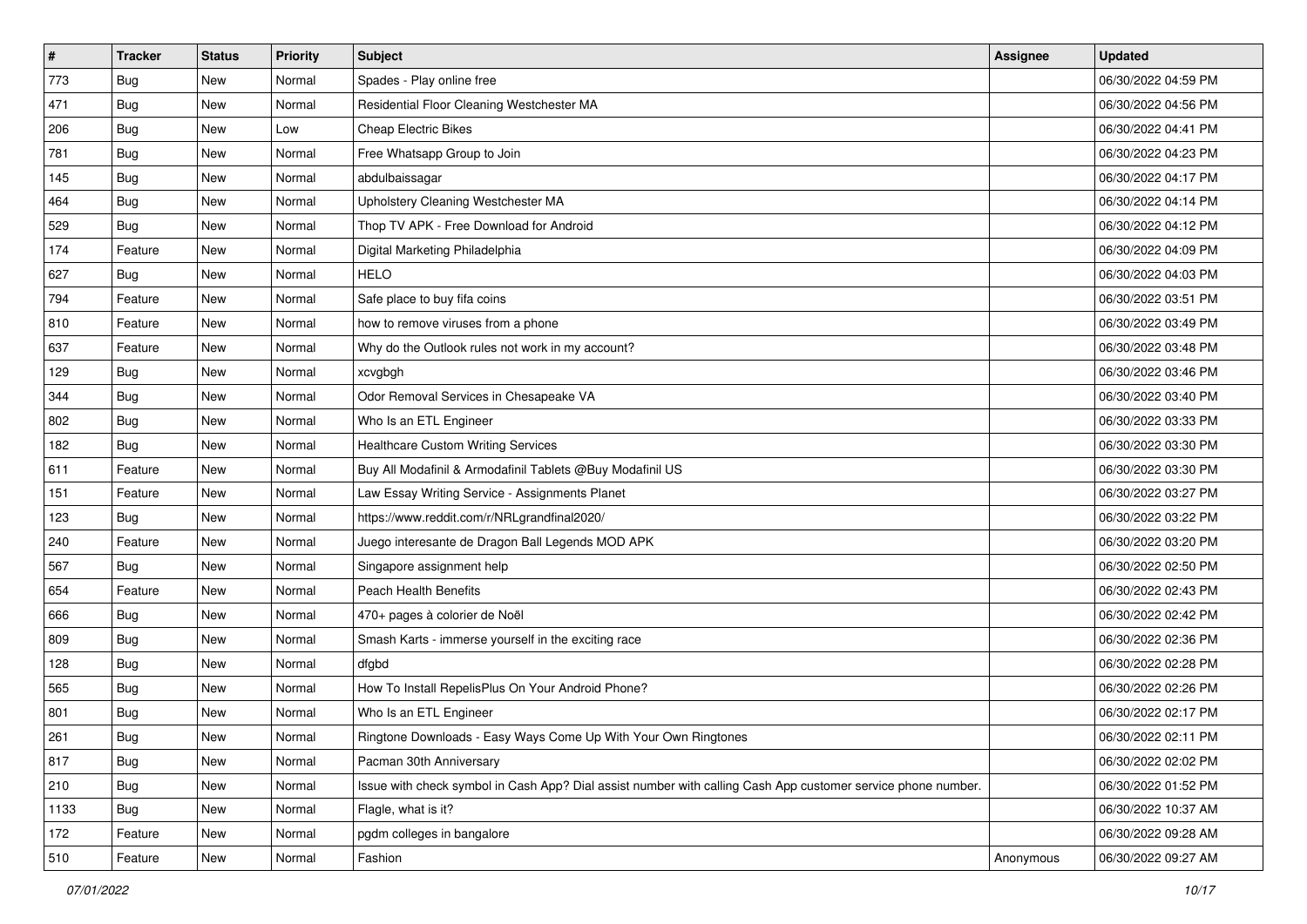| $\vert$ # | <b>Tracker</b> | <b>Status</b> | <b>Priority</b> | Subject                                                                   | Assignee               | <b>Updated</b>      |
|-----------|----------------|---------------|-----------------|---------------------------------------------------------------------------|------------------------|---------------------|
| 687       | <b>Bug</b>     | New           | Normal          | How to use twitch.tv/activate?                                            |                        | 06/30/2022 09:20 AM |
| 1132      | Bug            | New           | Normal          | Registration process on Huobi                                             |                        | 06/30/2022 05:10 AM |
| 316       | Bug            | New           | Normal          | Finden Sie den besten Klingelton für Ihr Telefon                          |                        | 06/30/2022 04:13 AM |
| 284       | Bug            | New           | Normal          | All About Cash App Transfer Fail Problems                                 |                        | 06/30/2022 03:26 AM |
| 674       | Bug            | New           | Normal          | The best game in 2021                                                     | Pierre-Loïc<br>Garoche | 06/30/2022 03:13 AM |
| 247       | Bug            | <b>New</b>    | Normal          | best 4 Channel Amp                                                        |                        | 06/30/2022 02:19 AM |
| 721       | Bug            | New           | Normal          | Cómo instalar un Mod Apk                                                  |                        | 06/30/2022 02:08 AM |
| 707       | Bug            | New           | Normal          | Why Accounting Assignments Are Beneficial For The Students?               | Pierre-Loïc<br>Garoche | 06/30/2022 01:06 AM |
| 589       | Bug            | New           | Normal          | How can I get the cash app phone number of customer support?              |                        | 06/30/2022 12:20 AM |
| 705       | Bug            | New           | Normal          | wuxiaworld                                                                |                        | 06/29/2022 11:42 PM |
| 553       | Bug            | New           | Normal          | Cinema HD APK - Free Movie Enjoyment App on Android                       |                        | 06/29/2022 11:35 PM |
| 143       | Bug            | New           | Normal          | Bob lace front wigs                                                       |                        | 06/29/2022 11:22 PM |
| 623       | Bug            | New           | Normal          | Listen to online radio stations for mobile phones                         |                        | 06/29/2022 11:19 PM |
| 515       | Bug            | New           | Normal          | Fragment Nike Dunk High Tokyo Fake                                        |                        | 06/29/2022 11:19 PM |
| 759       | Bug            | New           | Normal          | Canon IJ Network Tool                                                     | Pierre-Loïc<br>Garoche | 06/29/2022 11:16 PM |
| 88        | Bug            | New           | Normal          | kind2 output: When for node arguments                                     | Pierre-Loïc<br>Garoche | 06/29/2022 11:10 PM |
| 537       | Bug            | New           | Normal          | Get tech assistance with customer support on ATT Yahoo email login issue. |                        | 06/29/2022 11:06 PM |
| 664       | <b>Bug</b>     | New           | Normal          | Tea TV Apk Download - The Best Way to Watch Movies Offline                |                        | 06/29/2022 11:00 PM |
| 811       | Bug            | New           | Normal          | Canon IJ Network Tool                                                     |                        | 06/29/2022 10:59 PM |
| 766       | Bug            | New           | Normal          | Pobreflix Mod APK Review                                                  |                        | 06/29/2022 10:55 PM |
| 136       | Bug            | New           | Normal          | snappow                                                                   |                        | 06/29/2022 10:52 PM |
| 189       | Bug            | New           | Normal          | <b>College Biology Writing Services</b>                                   |                        | 06/29/2022 10:51 PM |
| 719       | <b>Bug</b>     | New           | Normal          | How Do I Send \$5000 Through Cash App Account With Ease?                  |                        | 06/29/2022 10:15 PM |
| 622       | Bug            | New           | Normal          | CheapestMedsShop   100% Safe Medicines Online in UK & AUS.                |                        | 06/29/2022 10:10 PM |
| 549       | Bug            | New           | Normal          | Radio Luisteren                                                           |                        | 06/29/2022 10:01 PM |
| 555       | <b>Bug</b>     | New           | Normal          | web design development in hyderabad                                       |                        | 06/29/2022 09:50 PM |
| 150       | Bug            | New           | Normal          | dfgh                                                                      |                        | 06/29/2022 09:47 PM |
| 522       | Feature        | New           | Normal          | Can You Check App Limits, If Cash app won't let me send money?            |                        | 06/29/2022 09:36 PM |
| 230       | <b>Bug</b>     | New           | Normal          | Add Money To Cash App Card - Auto Cash Apps                               |                        | 06/29/2022 09:34 PM |
| 604       | <b>Bug</b>     | New           | Normal          | Idle Game Online                                                          |                        | 06/29/2022 09:21 PM |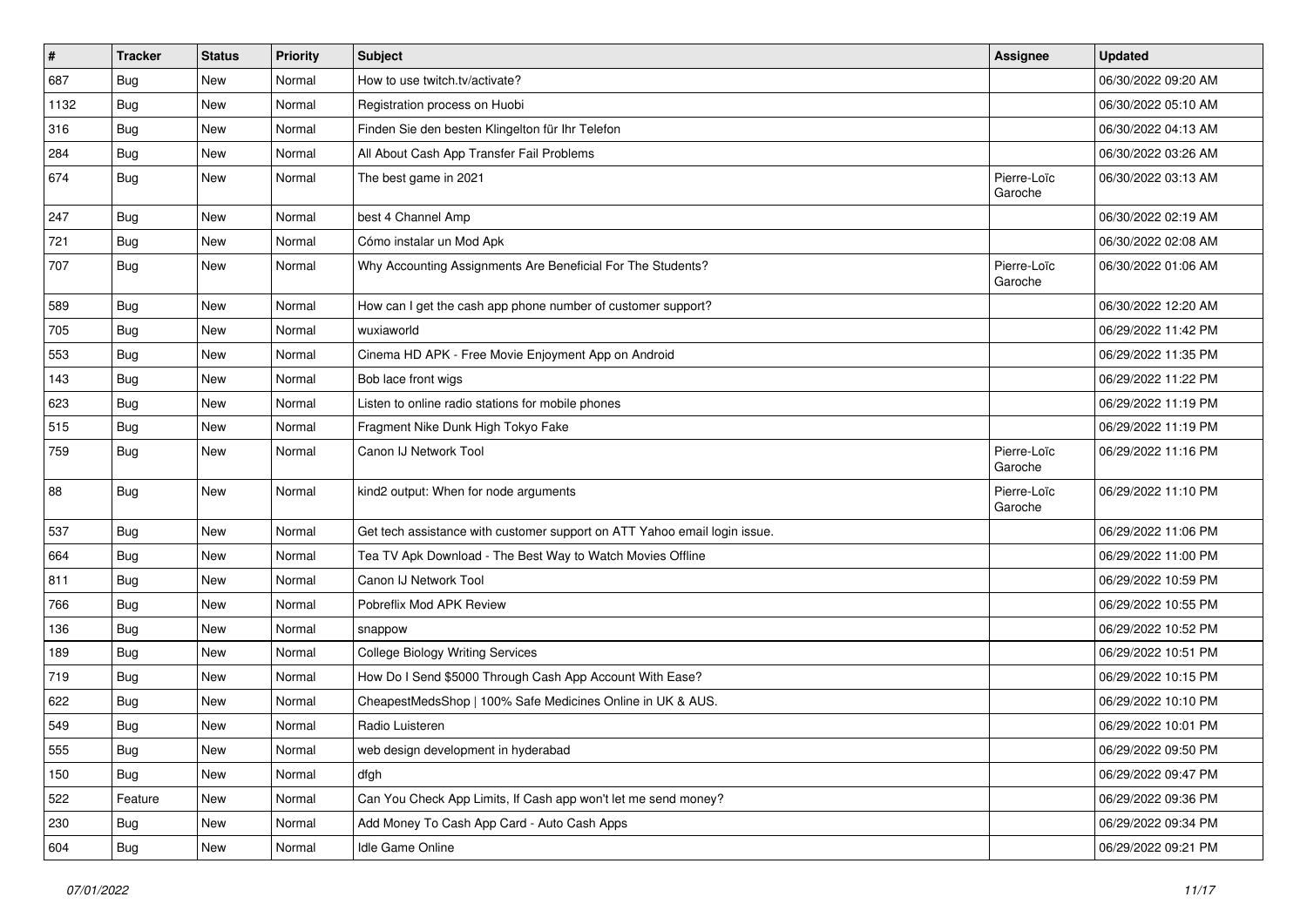| $\vert$ # | <b>Tracker</b> | <b>Status</b> | <b>Priority</b> | Subject                                                                      | <b>Assignee</b>        | <b>Updated</b>      |
|-----------|----------------|---------------|-----------------|------------------------------------------------------------------------------|------------------------|---------------------|
| 473       | <b>Bug</b>     | New           | Normal          | Floor Stripping Arlington MA                                                 |                        | 06/29/2022 09:20 PM |
| 257       | Bug            | New           | Normal          | Best latte machines                                                          |                        | 06/29/2022 09:17 PM |
| 788       | Bug            | New           | Normal          | Intro Maker Mod APK                                                          |                        | 06/29/2022 09:13 PM |
| 470       | Bug            | New           | Normal          | Commercial Floor Cleaning Westchester MA                                     |                        | 06/29/2022 09:07 PM |
| 461       | Bug            | New           | Normal          | Germs Removal Medford MA                                                     |                        | 06/29/2022 09:06 PM |
| 764       | <b>Bug</b>     | New           | Normal          | What is available to see what I can watch HBO Max?                           |                        | 06/29/2022 08:50 PM |
| 603       | Bug            | New           | Normal          | Premiere gratuito da lista de IPTV                                           |                        | 06/29/2022 08:40 PM |
| 466       | Bug            | New           | Normal          | Floor Stripping Westchester MA                                               |                        | 06/29/2022 08:36 PM |
| 662       | <b>Bug</b>     | New           | Normal          | Oreo TV Download - The Easiest Way to Watch Live TV                          |                        | 06/29/2022 08:19 PM |
| 581       | Bug            | New           | Normal          | E-Learning Course Help                                                       |                        | 06/29/2022 08:19 PM |
| 597       | <b>Bug</b>     | New           | Normal          | Universo s / f Download                                                      |                        | 06/29/2022 08:19 PM |
| 642       | <b>Bug</b>     | New           | Normal          | thong tin thoi tiet ngay hom nay                                             |                        | 06/29/2022 07:52 PM |
| 652       | Bug            | New           | Normal          | Sesame Health Benefits                                                       |                        | 06/29/2022 07:46 PM |
| 118       | Bug            | New           | Normal          | golf                                                                         | Anonymous              | 06/29/2022 07:36 PM |
| 799       | Bug            | New           | Normal          | Who Is an ETL Engineer                                                       |                        | 06/29/2022 07:36 PM |
| 712       | Bug            | New           | Normal          | <b>Tips and Tricks</b>                                                       |                        | 06/29/2022 07:26 PM |
| 1131      | <b>Bug</b>     | New           | Normal          | Calculatrice Forex pour calculer les paramètres de la copie des transactions |                        | 06/29/2022 07:24 PM |
| 142       | Feature        | New           | Normal          | About ashimary hair                                                          |                        | 06/29/2022 07:17 PM |
| 616       | Bug            | New           | Normal          | Buy Anavar Tablets   Anavar For Sale in USA, UK & Australia                  |                        | 06/29/2022 07:00 PM |
| 115       | Bug            | New           | Normal          | NFL LIVE STREAM                                                              |                        | 06/29/2022 07:00 PM |
| 658       | Bug            | New           | Normal          | Watermelon Nutrition Facts And Health Benefits                               |                        | 06/29/2022 06:46 PM |
| 578       | Feature        | New           | High            | Derrick Gore                                                                 | Pierre-Loïc<br>Garoche | 06/29/2022 06:45 PM |
| 678       | Bug            | New           | Normal          | How to be a winner in buidnow gg                                             |                        | 06/29/2022 06:31 PM |
| 551       | Bug            | New           | Normal          | Why Do Students Need Online Best Dissertation Writing Services?              |                        | 06/29/2022 06:30 PM |
| 701       | <b>Bug</b>     | New           | Normal          | Why Law Essay Helper UK is Necessary?                                        |                        | 06/29/2022 06:29 PM |
| 253       | <b>Bug</b>     | New           | Normal          | Florence Lawrence                                                            |                        | 06/29/2022 06:22 PM |
| 767       | <b>Bug</b>     | New           | Normal          | apkmod                                                                       |                        | 06/29/2022 06:15 PM |
| 475       | <b>Bug</b>     | New           | Normal          | Floor Cleaning Arlington MA                                                  |                        | 06/29/2022 05:53 PM |
| 573       | <b>Bug</b>     | New           | Normal          | Experimente lo mejor en la aplicación Apk de juegos gratis                   |                        | 06/29/2022 05:48 PM |
| 153       | <b>Bug</b>     | New           | Normal          | urgent loan online                                                           | Christophe<br>Garion   | 06/29/2022 05:43 PM |
| 132       | <b>Bug</b>     | New           | Normal          | concrete-everything                                                          |                        | 06/29/2022 05:41 PM |
| 771       | Bug            | New           | Normal          | united airlines baggage policy                                               |                        | 06/29/2022 05:39 PM |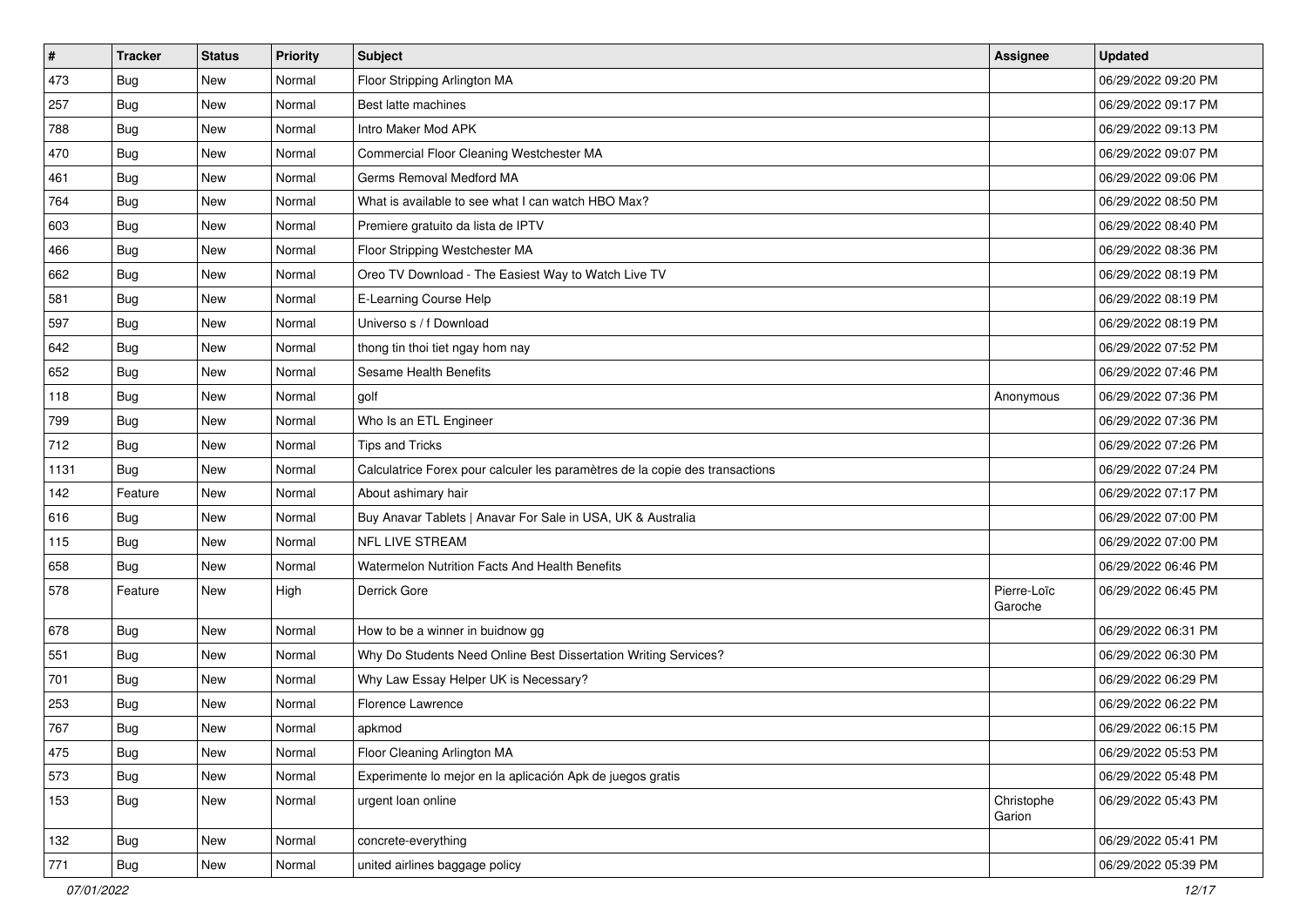| $\pmb{\#}$ | <b>Tracker</b> | <b>Status</b> | Priority | Subject                                                                                                 | <b>Assignee</b>        | <b>Updated</b>      |
|------------|----------------|---------------|----------|---------------------------------------------------------------------------------------------------------|------------------------|---------------------|
| 1069       | <b>Bug</b>     | New           | Normal   | how to get cash app support phone number 24*7 available                                                 |                        | 06/29/2022 05:37 PM |
| 264        | <b>Bug</b>     | New           | Normal   | We Buy Your Unwanted Car                                                                                | Corentin<br>Lauverjat  | 06/29/2022 05:36 PM |
| 624        | <b>Bug</b>     | New           | Normal   | Use go with the Driving Directions for your go                                                          |                        | 06/29/2022 05:22 PM |
| 516        | Bug            | <b>New</b>    | Normal   | Does Cash App Help To Get Cash App Refund Without Any Interruption?                                     |                        | 06/29/2022 05:12 PM |
| 628        | <b>Bug</b>     | New           | Normal   | CV reviewing services!                                                                                  |                        | 06/29/2022 05:09 PM |
| 657        | <b>Bug</b>     | New           | Normal   | Coconut Nutrition Facts And Health Benefits                                                             |                        | 06/29/2022 05:05 PM |
| 140        | Bug            | New           | Normal   | sugarbalanceusa                                                                                         |                        | 06/29/2022 04:56 PM |
| 782        | <b>Bug</b>     | New           | Normal   | Comment faire une sonnerie téléphonique                                                                 |                        | 06/29/2022 04:47 PM |
| 803        | Feature        | New           | High     | Ketamine Online Store                                                                                   | Pierre-Loïc<br>Garoche | 06/29/2022 04:38 PM |
| 572        | Feature        | New           | Normal   | New features of WhatsApp Plus on Android phones                                                         | Pierre-Loïc<br>Garoche | 06/29/2022 04:10 PM |
| 481        | Bug            | New           | Normal   | Nur Online Shop                                                                                         |                        | 06/29/2022 03:52 PM |
| 321        | Bug            | New           | Normal   | Tile & Grout Cleaning Services in Virginia Beach VA                                                     |                        | 06/29/2022 02:55 PM |
| 677        | Bug            | New           | Normal   | Logo Design Services Near Me                                                                            |                        | 06/29/2022 11:58 AM |
| 661        | <b>Bug</b>     | New           | Normal   | Turbo VPN MOD APK Download                                                                              |                        | 06/29/2022 11:57 AM |
| 202        | Bug            | New           | Normal   | blonde wig                                                                                              |                        | 06/29/2022 11:08 AM |
| 762        | <b>Bug</b>     | New           | Normal   | How To Add Money To A Cash App Card If Struggling With Low Amount?                                      |                        | 06/29/2022 10:53 AM |
| 1087       | Bug            | New           | Normal   | How do new writers start out?                                                                           |                        | 06/29/2022 10:43 AM |
| 708        | Bug            | <b>New</b>    | Normal   | Efficient ways to proceed with the cash app dispute process?                                            |                        | 06/29/2022 10:24 AM |
| 574        | <b>Bug</b>     | <b>New</b>    | Normal   | How to fix the Epson printer offline issue due to a wired connection?                                   |                        | 06/29/2022 10:23 AM |
| 1107       | Feature        | New           | High     | Where do you have to find an application to watch news and sports videos?                               | Christophe<br>Garion   | 06/29/2022 10:16 AM |
| 558        | Feature        | <b>New</b>    | Normal   | <b>Stunning Classic Sofas</b>                                                                           |                        | 06/29/2022 10:03 AM |
| 646        | Feature        | New           | Normal   | Collaborative Research Group                                                                            |                        | 06/29/2022 09:46 AM |
| 598        | <b>Bug</b>     | New           | Normal   | Universo s / f Download                                                                                 |                        | 06/29/2022 09:45 AM |
| 540        | Bug            | New           | Normal   | Why Haven't I Received My Cash App Card? Can I get t the reasons behind it                              |                        | 06/29/2022 09:42 AM |
| 1116       | <b>Bug</b>     | New           | Normal   | ipTV smarts pro                                                                                         |                        | 06/29/2022 09:27 AM |
| 1114       | <b>Bug</b>     | New           | Normal   | To control the car, all you must do is click to go left or right and release the button to go straight. |                        | 06/29/2022 09:05 AM |
| 655        | <b>Bug</b>     | New           | Normal   | <b>Eggplant Health Benefits</b>                                                                         |                        | 06/29/2022 08:18 AM |
| 185        | <b>Bug</b>     | New           | Normal   | Non-Plagiarized Research Writing                                                                        |                        | 06/29/2022 07:58 AM |
| 668        | <b>Bug</b>     | New           | Normal   | Get to know Cash App Refund Process here                                                                |                        | 06/29/2022 07:21 AM |
| 812        | Feature        | New           | Normal   | canon.com/ijsetup                                                                                       |                        | 06/29/2022 06:04 AM |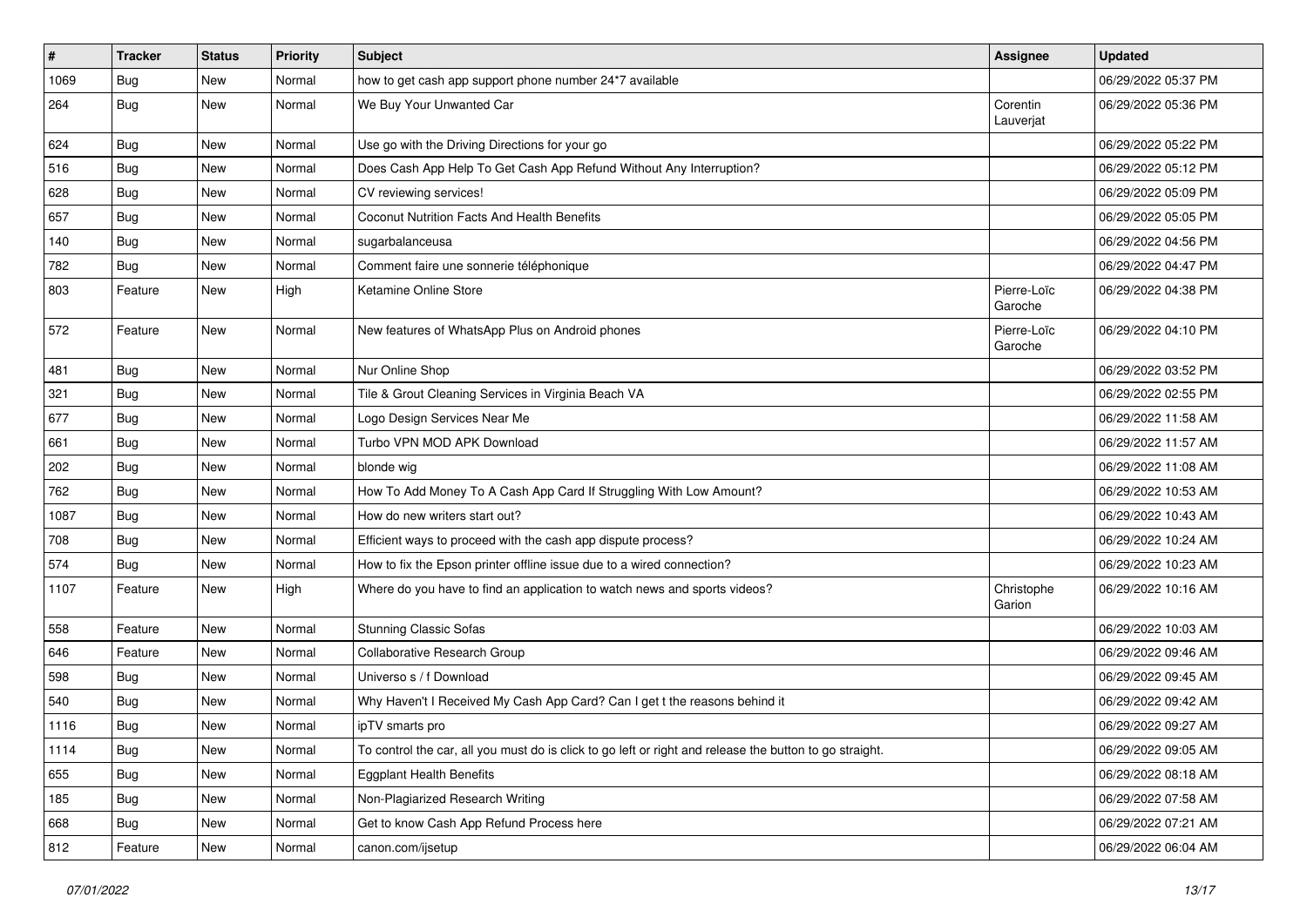| $\sharp$ | <b>Tracker</b> | <b>Status</b> | Priority | Subject                                                                                             | <b>Assignee</b>        | <b>Updated</b>      |
|----------|----------------|---------------|----------|-----------------------------------------------------------------------------------------------------|------------------------|---------------------|
| 1117     | <b>Bug</b>     | New           | Normal   | Equal Words - Word search game for PC and Windows Phone                                             |                        | 06/29/2022 04:58 AM |
| 709      | <b>Bug</b>     | New           | Normal   | How To Load Cash App Card At Walmart Without Having To Face Any Hassle?                             |                        | 06/29/2022 03:26 AM |
| 584      | <b>Bug</b>     | New           | Normal   | Want the cash app customer service number to check balance?                                         |                        | 06/29/2022 01:00 AM |
| 671      | <b>Bug</b>     | New           | Normal   | Hot games                                                                                           | Pierre-Loïc<br>Garoche | 06/29/2022 12:40 AM |
| 550      | <b>Bug</b>     | New           | Normal   | Nederland FM - beste manieren om naar internationale radio op internet te luisteren                 |                        | 06/29/2022 12:06 AM |
| 265      | Bug            | New           | Normal   | 3 Faq's On Downloading To Your Apple Ipod                                                           |                        | 06/28/2022 11:07 PM |
| 588      | Bug            | New           | Normal   | YouTube Vanced Apk Manager App - Como instalá-lo                                                    |                        | 06/28/2022 10:56 PM |
| 886      | Bug            | New           | Normal   | Is the Fox News Channel on Roku free?                                                               |                        | 06/28/2022 09:36 PM |
| 171      | Feature        | <b>New</b>    | Normal   | loan management system                                                                              |                        | 06/28/2022 08:24 PM |
| 167      | Bug            | New           | Normal   | instant loan without documents                                                                      | Anonymous              | 06/28/2022 07:35 PM |
| 663      | <b>Bug</b>     | New           | Normal   | Know how the Cash app twitches words in a detailed way.                                             | Pierre-Loïc<br>Garoche | 06/28/2022 07:08 PM |
| 229      | Feature        | <b>New</b>    | Normal   | How To Delete Cash App Account? - Check Out the Steps In Detail                                     |                        | 06/28/2022 07:06 PM |
| 888      | Bug            | New           | Normal   | Is the Fox News Channel on Roku free?                                                               |                        | 06/28/2022 06:58 PM |
| 733      | Bug            | New           | Normal   | How does one go about getting a book deal?                                                          |                        | 06/28/2022 06:35 PM |
| 1110     | <b>Bug</b>     | New           | Normal   | Six Guns Mod Apk Answers Your Questions                                                             | Pierre-Loïc<br>Garoche | 06/28/2022 06:26 PM |
| 1000     | Bug            | New           | Normal   | Super easy way to zoom photos and upload to Instagram                                               | Christophe<br>Garion   | 06/28/2022 06:14 PM |
| 207      | Feature        | New           | Low      | real estate lead conversion                                                                         |                        | 06/28/2022 06:09 PM |
| 648      | Feature        | New           | Normal   | <b>Plum Health Benefits</b>                                                                         |                        | 06/28/2022 06:02 PM |
| 780      | <b>Bug</b>     | New           | Normal   | Best Whatsapp Modified APKs                                                                         | Pierre-Loïc<br>Garoche | 06/28/2022 05:38 PM |
| 813      | Feature        | New           | Normal   | Canon.com/ijsetup                                                                                   |                        | 06/28/2022 05:15 PM |
| 224      | Feature        | New           | Normal   | Instant Personal Loan                                                                               | Pierre-Loïc<br>Garoche | 06/28/2022 04:40 PM |
| 186      | Feature        | New           | Normal   | homoeobazaar                                                                                        |                        | 06/28/2022 04:29 PM |
| 1115     | Bug            | New           | Normal   | How to access your saved favorite Tiktok                                                            |                        | 06/28/2022 03:59 PM |
| 980      | Bug            | New           | Normal   | Free Gas Cards for the Unemployed                                                                   |                        | 06/28/2022 02:54 PM |
| 969      | <b>Bug</b>     | New           | Normal   | Watch NCAA Football Live Match Free                                                                 |                        | 06/28/2022 01:31 PM |
| 729      | Bug            | New           | Normal   | Canon IJ Network Tool                                                                               |                        | 06/28/2022 01:10 PM |
| 670      | <b>Bug</b>     | New           | Normal   | JTWhatsApp Apk - The New and Improved WhatsApp                                                      |                        | 06/28/2022 12:32 PM |
| 828      | <b>Bug</b>     | New           | Normal   | Nursery management                                                                                  |                        | 06/28/2022 12:10 PM |
| 743      | Bug            | New           | Normal   | They promote 'pixel art' contests and a 'game jam' related to the work and figure of Carlos Casares |                        | 06/28/2022 12:04 PM |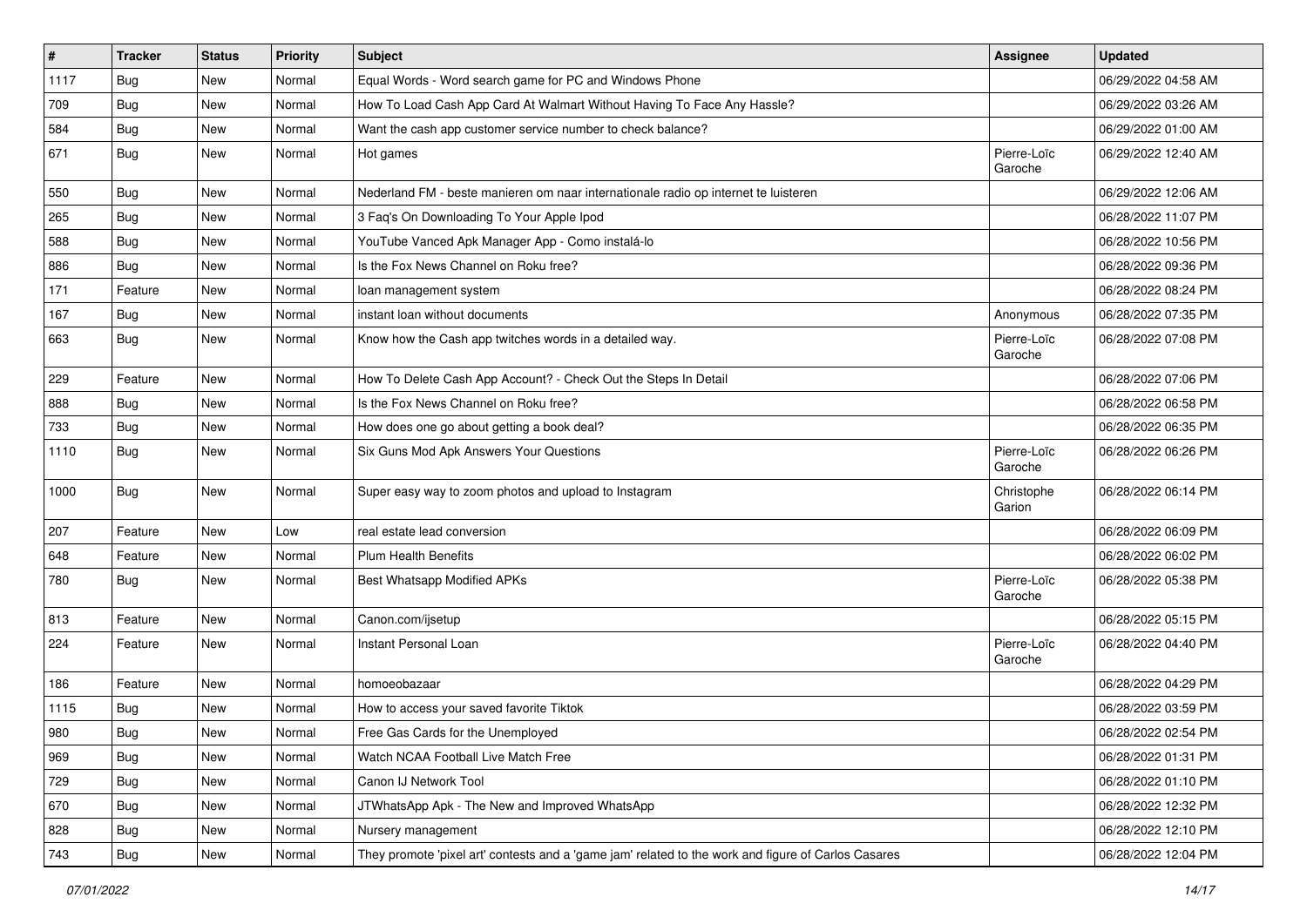| $\vert$ # | <b>Tracker</b> | <b>Status</b> | <b>Priority</b> | Subject                                                                     | <b>Assignee</b>        | <b>Updated</b>      |
|-----------|----------------|---------------|-----------------|-----------------------------------------------------------------------------|------------------------|---------------------|
| 690       | <b>Bug</b>     | New           | Normal          | campervan hire                                                              |                        | 06/28/2022 11:55 AM |
| 785       | Bug            | New           | Normal          | How To Get Money Off Cash App Without Card Or With A Card?                  |                        | 06/28/2022 11:35 AM |
| 981       | Bug            | New           | Normal          | VidMate Mod APK                                                             |                        | 06/28/2022 11:24 AM |
| 976       | Bug            | New           | Normal          | How to delete the cash app account history right now?                       | Hamza<br>Bourbouh      | 06/28/2022 11:22 AM |
| 170       | Feature        | New           | Normal          | top mba colleges in bangalore                                               |                        | 06/28/2022 10:55 AM |
| 1129      | Bug            | New           | Normal          | how to enable direct deposit on cash app?                                   |                        | 06/28/2022 10:44 AM |
| 469       | Bug            | New           | Normal          | Germs Removal Westchester MA                                                |                        | 06/28/2022 10:40 AM |
| 632       | Bug            | New           | Normal          | CheapestMedsShop   100% Safe Medicines Online in UK & AUS.                  |                        | 06/28/2022 09:52 AM |
| 997       | <b>Bug</b>     | New           | Normal          | 123.hp.com/laserjet                                                         |                        | 06/28/2022 09:48 AM |
| 610       | Feature        | New           | Normal          | CheapestMedsShop 100% Safe Medicines Online in USA UK & AUS.                |                        | 06/28/2022 09:42 AM |
| 1100      | Feature        | New           | Low             | <b>Food Products</b>                                                        | Pierre-Loïc<br>Garoche | 06/28/2022 09:40 AM |
| 821       | <b>Bug</b>     | New           | Normal          | Nicoo - A Review of the Popular Battle Royale Game                          |                        | 06/28/2022 08:30 AM |
| 548       | Bug            | New           | Normal          | Web N Logo Design                                                           |                        | 06/28/2022 08:24 AM |
| 649       | Feature        | New           | Normal          | Pear Health Benefits                                                        |                        | 06/28/2022 08:04 AM |
| 1099      | Feature        | New           | Normal          | Whatsapp Plus - A New Way Of Communicating                                  |                        | 06/28/2022 07:57 AM |
| 608       | Feature        | <b>New</b>    | Normal          | How To Do Hotmail Password Reset Without Phone Number?                      |                        | 06/28/2022 07:39 AM |
| 722       | <b>Bug</b>     | New           | Normal          | Vergrößern Sie Instagram-Fotos mit instazoom                                | Christophe<br>Garion   | 06/28/2022 07:21 AM |
| 734       | Bug            | <b>New</b>    | Normal          | DR. STRANGE: Multiverse of Scheduling Madness!                              |                        | 06/28/2022 07:07 AM |
| 640       | Bug            | New           | Normal          | play game with me                                                           |                        | 06/28/2022 06:33 AM |
| 973       | Feature        | New           | Normal          | Free NFL Streaming Sites                                                    |                        | 06/28/2022 06:27 AM |
| 629       | Bug            | New           | Normal          | How Can I Load Cash App Card at Walmart straight away?                      |                        | 06/28/2022 06:07 AM |
| 753       | <b>Bug</b>     | New           | Normal          | onlineessaygrader                                                           |                        | 06/28/2022 05:55 AM |
| 744       | <b>Bug</b>     | <b>New</b>    | Normal          | <b>Pixel Survive</b>                                                        |                        | 06/28/2022 05:13 AM |
| 702       | <b>Bug</b>     | New           | Normal          | Avail Chime Customer Service to know How To Get Chime Bank Statement        |                        | 06/28/2022 04:58 AM |
| 822       | <b>Bug</b>     | New           | Normal          | Dowload Your Boyfriend Game                                                 |                        | 06/28/2022 04:56 AM |
| 231       | Bug            | New           | Normal          | Is the ringtone download difficult or not?                                  | Pierre-Loïc<br>Garoche | 06/28/2022 04:48 AM |
| 620       | Bug            | New           | Normal          | Viagra Meds: Fastest & Quick Delivery On Your Doorstep - USA                |                        | 06/28/2022 04:33 AM |
| 965       | Bug            | New           | Normal          | Go with cash app customer service to know where I can load my cash app card |                        | 06/28/2022 04:30 AM |
| 685       | Bug            | New           | Low             | youtube thumbnail downloader                                                | Pierre-Loïc<br>Garoche | 06/28/2022 04:26 AM |
| 577       | Bug            | New           | Normal          | Follow these easy steps to make Admiral Casino Login                        |                        | 06/28/2022 03:52 AM |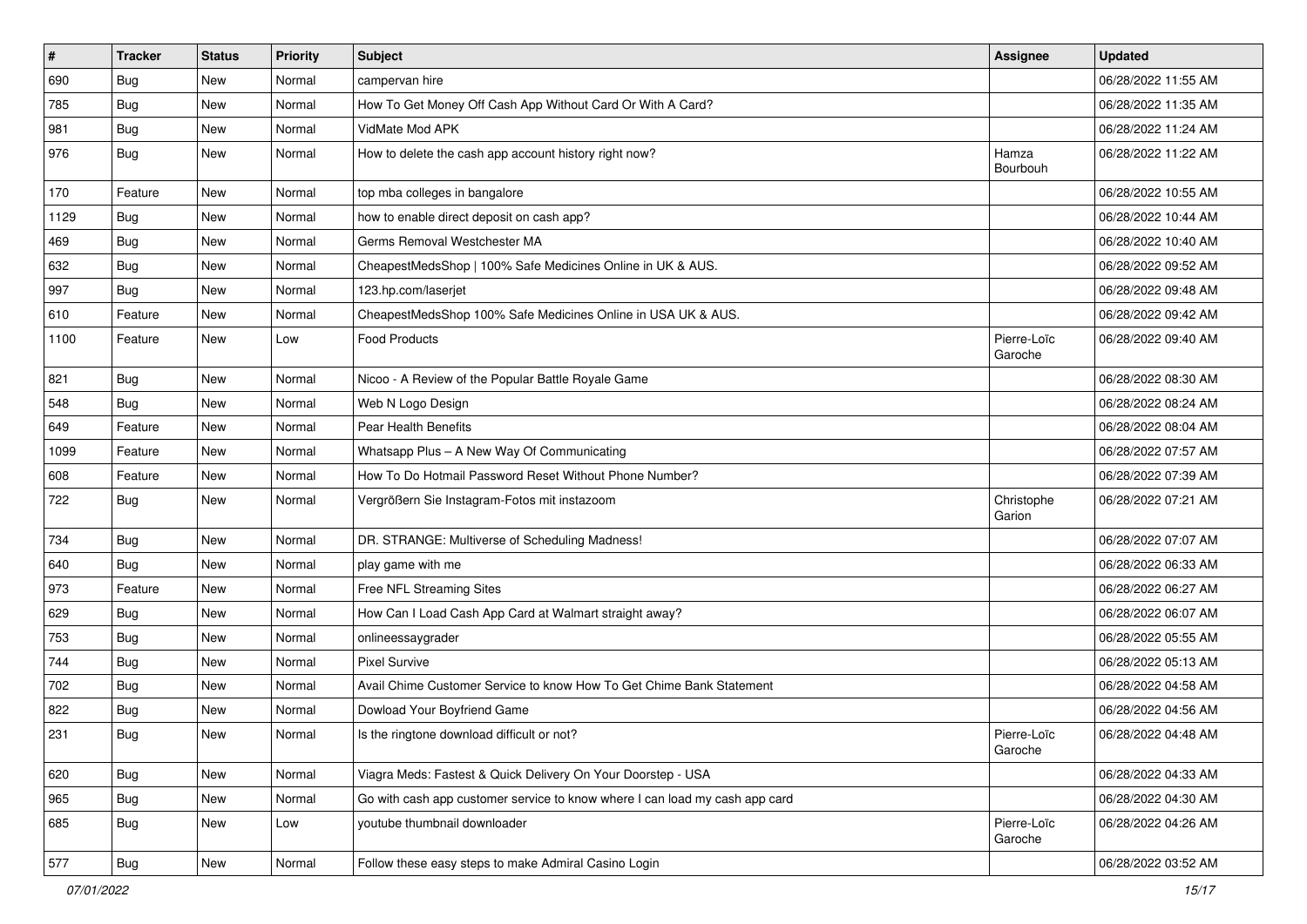| $\vert$ # | <b>Tracker</b> | <b>Status</b> | <b>Priority</b> | Subject                                                                          | <b>Assignee</b>        | <b>Updated</b>      |
|-----------|----------------|---------------|-----------------|----------------------------------------------------------------------------------|------------------------|---------------------|
| 1105      | <b>Bug</b>     | New           | High            | What is Mahjong online?                                                          |                        | 06/28/2022 03:47 AM |
| 193       | Bug            | New           | Normal          | 18% Discount on Homeopathic medicines                                            |                        | 06/28/2022 03:38 AM |
| 617       | Bug            | New           | Normal          | Buy Vidalista Tablets (Tadalafil) at [\$25 OFF + Free Shipping] Vidalistatablets |                        | 06/28/2022 03:33 AM |
| 983       | <b>Bug</b>     | New           | Normal          | Finding issue in tekken 3 game?                                                  |                        | 06/28/2022 03:26 AM |
| 999       | Bug            | New           | Normal          | Is there a way to find Google Feud answers?                                      |                        | 06/28/2022 01:27 AM |
| 348       | <b>Bug</b>     | New           | Normal          | Mold Removal Services in Chesapeake VA                                           |                        | 06/28/2022 12:53 AM |
| 200       | Bug            | New           | Normal          | uiopi[o                                                                          |                        | 06/28/2022 12:33 AM |
| 814       | Bug            | New           | Normal          | Stage Fright Cure                                                                | Pierre-Loïc<br>Garoche | 06/28/2022 12:31 AM |
| 714       | Bug            | <b>New</b>    | Normal          | Cuevana 3 Premium - Enjoy Your Favorite Movies and TV Shows on Your Smart TV     |                        | 06/27/2022 11:43 PM |
| 939       | Bug            | New           | Normal          | Ability to change sound notifications                                            | Christophe<br>Garion   | 06/27/2022 11:29 PM |
| 607       | Bug            | New           | Normal          | Vex 5                                                                            |                        | 06/27/2022 11:24 PM |
| 665       | Feature        | New           | Normal          | Look for a dedicated help with finance assignment                                |                        | 06/27/2022 11:10 PM |
| 595       | Bug            | New           | Normal          | RFM Online - une révolution dans la gestion de l'identité numérique              |                        | 06/27/2022 11:06 PM |
| 116       | Bug            | New           | Normal          | aertaeyg                                                                         |                        | 06/27/2022 11:06 PM |
| 830       | Bug            | New           | Normal          | Poppy Playtime APK                                                               |                        | 06/27/2022 10:31 PM |
| 737       | Bug            | New           | Normal          | How Do I Talk To A Live Person At Facebook If Anything Is Doubtful?              |                        | 06/27/2022 09:59 PM |
| 948       | <b>Bug</b>     | New           | Normal          | Canon IJ Network Tool                                                            |                        | 06/27/2022 09:30 PM |
| 215       | <b>Bug</b>     | New           | Normal          | How For Top Level Cell Phone For You                                             |                        | 06/27/2022 09:19 PM |
| 73        | Bug            | New           | Urgent          | properties ID is not set in Json in EMF backend                                  | Pierre-Loïc<br>Garoche | 06/27/2022 09:11 PM |
| 568       | Bug            | New           | Normal          | Instale a versão mais recente do YouTube Premium                                 |                        | 06/27/2022 08:56 PM |
| 824       | Feature        | New           | Normal          | How to watch Fox News on my Smart TV or similar devices?                         | Pierre-Loïc<br>Garoche | 06/27/2022 08:32 PM |
| 971       | Bug            | New           | Normal          | How Do I Check Balance On Cash App Card With Optimum Ease?                       |                        | 06/27/2022 08:16 PM |
| 951       | Bug            | New           | Normal          | Canon.com/ijsetup                                                                |                        | 06/27/2022 07:56 PM |
| 987       | <b>Bug</b>     | New           | Normal          | <b>Medicinal Mushrooms</b>                                                       |                        | 06/27/2022 07:13 PM |
| 739       | Bug            | New           | Normal          | law dissertation help                                                            |                        | 06/27/2022 06:12 PM |
| 756       | Feature        | New           | Normal          | Your one-stop destination for the thesis writing service                         |                        | 06/27/2022 05:46 PM |
| 760       | Bug            | New           | Normal          | apkmod                                                                           |                        | 06/27/2022 04:13 PM |
| 986       | Bug            | New           | Normal          | dbhdsvbhdf                                                                       | Christophe<br>Garion   | 06/27/2022 04:12 PM |
| 738       | Bug            | New           | Normal          | How Much Amount Do I Get Using The Referral Code For Cash App?                   |                        | 06/27/2022 03:58 PM |
| 953       | Bug            | New           | Normal          | Manga Dogs - Read Your Favorite Comics on Your Smartphone                        |                        | 06/27/2022 03:53 PM |